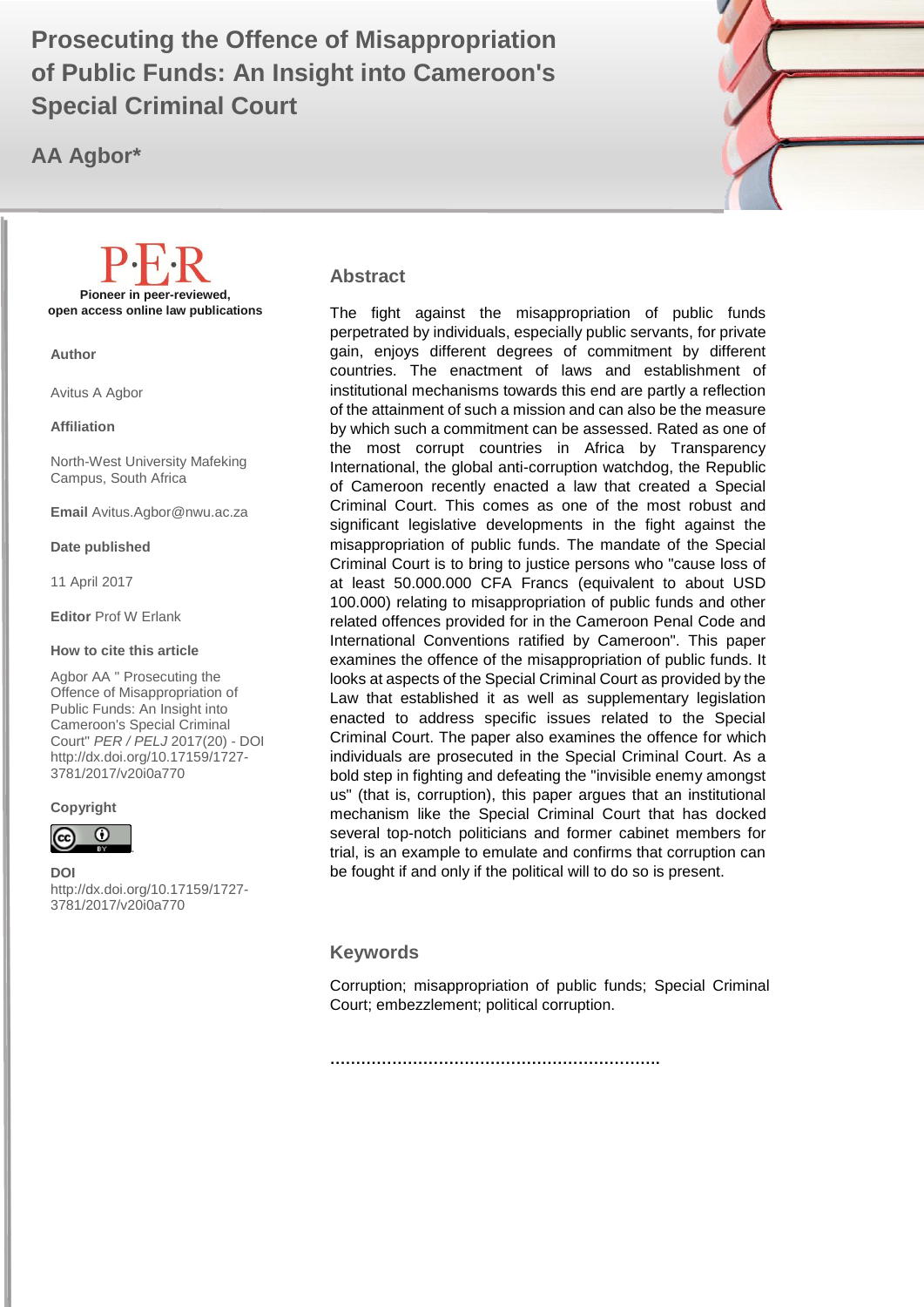#### **1 Introduction**

On 14 December, 2011, Cameroon enacted a Law which established the Special Criminal Court (hereafter the SCC).<sup>1</sup> The SCC exercises exclusive jurisdiction over a specific class of offences committed across the national territory.<sup>2</sup> In consequence, a number of arrests, prosecutions and convictions have taken place since this Law went into operation.

Like previous legislative prescriptions, the Law does not make use of the word "corruption". Rather, it uses the formulation "misappropriation of public property", which is very similar in content to the offence of "misappropriation of public funds" as stipulated in Section 184 of the *Penal Code*. 3

Part One of Book II of the Cameroon Penal Code ("Particular Crimes") is entitled "Felonies and Misdemeanours against the State". It contains an array of offences against the State, amongst which is the offence of the misappropriation of public funds as stipulated in Section 184 of the *Penal Code*. The primary objectives of the criminalisation of the misappropriation of public funds include the protection of state property and upholding, promoting and protecting the integrity of those who occupy public office and

l Avitus A Agbor. LLB (Hons); LLM, PhD. Research Associate Professor, School of Postgraduate Studies and Research, Faculty of Law, North-West University, Mafikeng Campus. Avitus.Agbor@nwu.ac.za

<sup>1</sup> *Law No 2011/028 of 14 December 2011*, as amended by *Law No 2012/011 of 16 July 2012*.

<sup>2</sup> See s 2 of *Law No 2011/028 of 14 December 2011* which provides as follows: "The Court shall be competent to hear and determine matters, where the loss amounts to at least 50 000 000 CFA Francs [approximately USD 100 000] relating to misappropriation of public funds and other related offences provided for in the Penal Code and International Conventions ratified by Cameroon." However, s 2 (New) of the amended version of the Law (*Law No 2012/011 of 16 July 2012*) stipulates the jurisdiction of the SCC as follows: "The Court shall be competent to hear and determine matters of misappropriation of public property and related offences where the value of the loss is at least fifty million (50,000,000) francs CFA [that is approximately USD 100 000] as provided for by the Penal Code and International Conventions ratified by Cameroon."

<sup>3</sup> Section 184 of the *Penal Code* provides as follows:

<sup>&</sup>quot;(1) Whoever by any means takes or keeps dishonestly any property, moveable or immoveable, belonging to, in transmission to or entrusted to the United State, or to any authority of corporation either public or subject to the administrative control of the State, or in which the State holds directly or indirectly the majority of the shares, shall be punished:

<sup>(</sup>a) Where the value of the property is more than half a million francs with imprisonment for life; and

<sup>(</sup>b) Where the said value is half a million francs or less, but over one hundred thousand francs with imprisonment for from fifteen to twenty years;

<sup>(</sup>c) Where the said value is one hundred thousand francs or less with imprisonment for from five to ten years and with fine of from fifty thousand to five hundred thousand francs."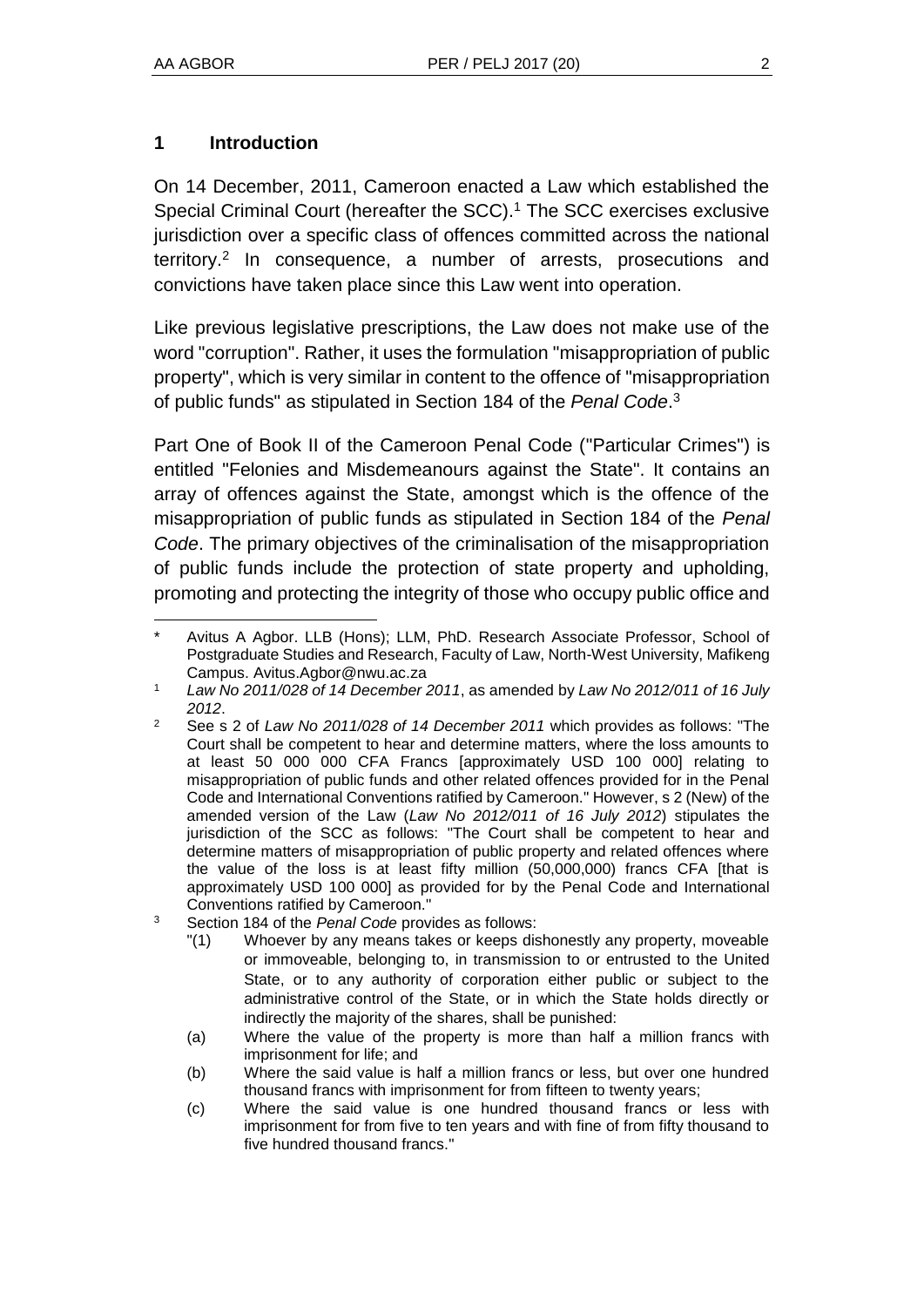l

conduct the business of the State. Shockingly, despite fascinating evidence that has given the country an excellent scorecard on corruption, $4$  the jurisprudence from the courts indicates that the offence of the misappropriation of public funds is highly under-reported, underinvestigated and under-prosecuted. A few questions have to be asked: first, has the offence of the misappropriation of public funds been normalised into the national social fabric to the extent that even when it is committed *en flagrante*, it is trivialised, and consequently, becomes under-reported, under-investigated and under-prosecuted? Secondly, is it really a question of political will that is needed to stop, prosecute and convict persons who misappropriate public funds? Or is the legal system too fragile, dilapidated, broken, or too consumed by the very ailment (corruption) it is supposed to be immune to, so that the laws and institutional mechanisms are now too ineffective in preventing corruption within State-owned and run institutions?

The establishment of the SCC to investigate, prosecute and convict individuals who misappropriate public funds with a value of at least 50.000.000 Francs CFA (equivalent to US\$ 100.000) came as a shock to the Cameroonian people who, for so long, never foresaw the establishment of such an institution with that specific mandate. The restitution of the *corpus delicti* as provided for by law, the issuing of orders for the repayment of the funds misappropriated as spelt out in the relevant judgments, the levying of interest on the funds misappropriated by the accused, and the imposition of fines for the offences(s) committed speak eloquently of a country whose resources are drained by public servants who ought to protect them, the severe damage that corruption does to its socio-economic development, and the institutionalisation of a political philosophy that public service is a means to the accumulation of private wealth at the expense of the Cameroonian people. The arrest, the prosecution, and in some cases the conviction of top political figures such as the former Premier, the former Minister of Finance, the former Minister of Public Health, the former Minister of Basic Education, the former General Managers of several State-owned corporations, bankers, accountants, tax inspectors, civil administrators, engineers and educators may be perceived as the manifestation of political will in the fight against corruption in Cameroon, especially against the misappropriation of public funds committed by individuals entrusted with the

<sup>4</sup> In 1998 and 1999, Transparency International's survey classified Cameroon as the most corrupt country. For an insight into the nature of corruption in Cameroon, see Fombad "Endemic Corruption in Cameroon" 234-260; Fombad "Dynamics of Record Breaking Corruption" 357-394.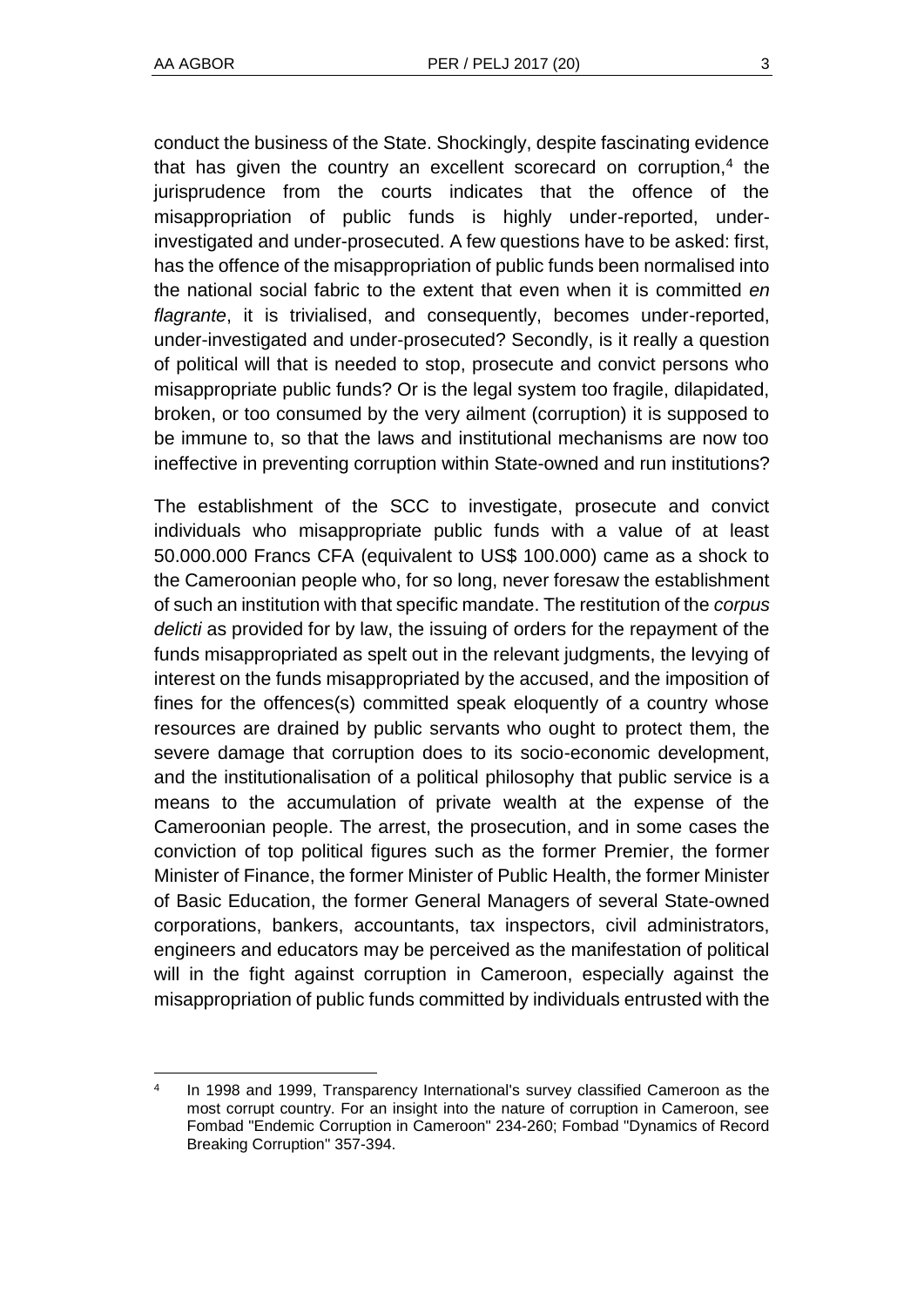management of State property.<sup>5</sup> In addition, it highlights the ascendancy of the "rule of law" over "rule by law" as it subjects everyone to the law, making no one above the law.

This paper examines the offence of the misappropriation of public funds as stipulated in Section 184 of the Cameroonian *Penal Code*. It also delineates the Law which created the SCC which, with nationwide jurisdiction, has the mandate of prosecuting only specific categories of individuals: those who misappropriate public funds of a certain value (at least, 50.000.000 Francs CFA). The paper also examines the different supplementary laws that have been enacted. Its specific emphasis is on the administrative functioning of the SCC, the establishment of a Specialised Corps of Judicial Police Officers and the modalities on restoring the *corpus delicti* (the misappropriated funds) for which the accused are investigated and prosecuted. Lastly, the paper gives a synoptic recapitulation of the most eminent of the individuals who have been indicted at the SCC.

It is important to note that the Law creating the SCC neither establishes nor introduces any new offence into Cameroonian criminal law. Rather, it sets up the SCC as a special court that would try only individuals who ordinarily would be prosecuted for the misappropriation of public funds by the Court of First Instance (in cases of misdemeanours) or High Court (in cases of felonies). The SCC cannot be challenged as being retroactive as it simply investigates and prosecutes persons who committed a specific category of offence contained in the *Penal Code* (the offence of the misappropriation of public funds under Section 184(1) of the *Penal Code*). It therefore becomes necessary to have an insight into the offence of the misappropriation of public funds as defined in Section 184(1) of the *Penal Code*.

l <sup>5</sup> Examples of these include the following: Ephraim Inoni (former Prime Minister and Assistant Secretary General at the Presidency); Jean-Marie Atangana Mebara (former Secretary-General at the Presidency and former Minister of Higher Education); Polycarpe Abah Abah (former National Director of Taxation and Minister of Economy and Finances); Etogo Mbezele Luc Evariste (Chief Inspector of National Treasury); Ambassa Zang Dieudonné Télesphore (former Minister and former Deputy at the National Assembly); Iya Mohammed (former General Manager SODECOTON); Haman Adama née Halimatou Kangue Maonde (former Minister of Basic Education); Nguini Effa Jean Baptiste de la Salle (former General Manager SCDP); Yves Michel Fotso (former General Manager, CAMAIR); Ntongo Onguene Roger (former General Manager ADC); Endale Marthe (Director, SOCANET); Eny Rosper (Director, SOTRACAM); Obouh Fegue Clément (former General Manager, SNEC); Olanguena Awono Urbain (former Minister of Public Health); Metouck Charles (former General Manager SONARA).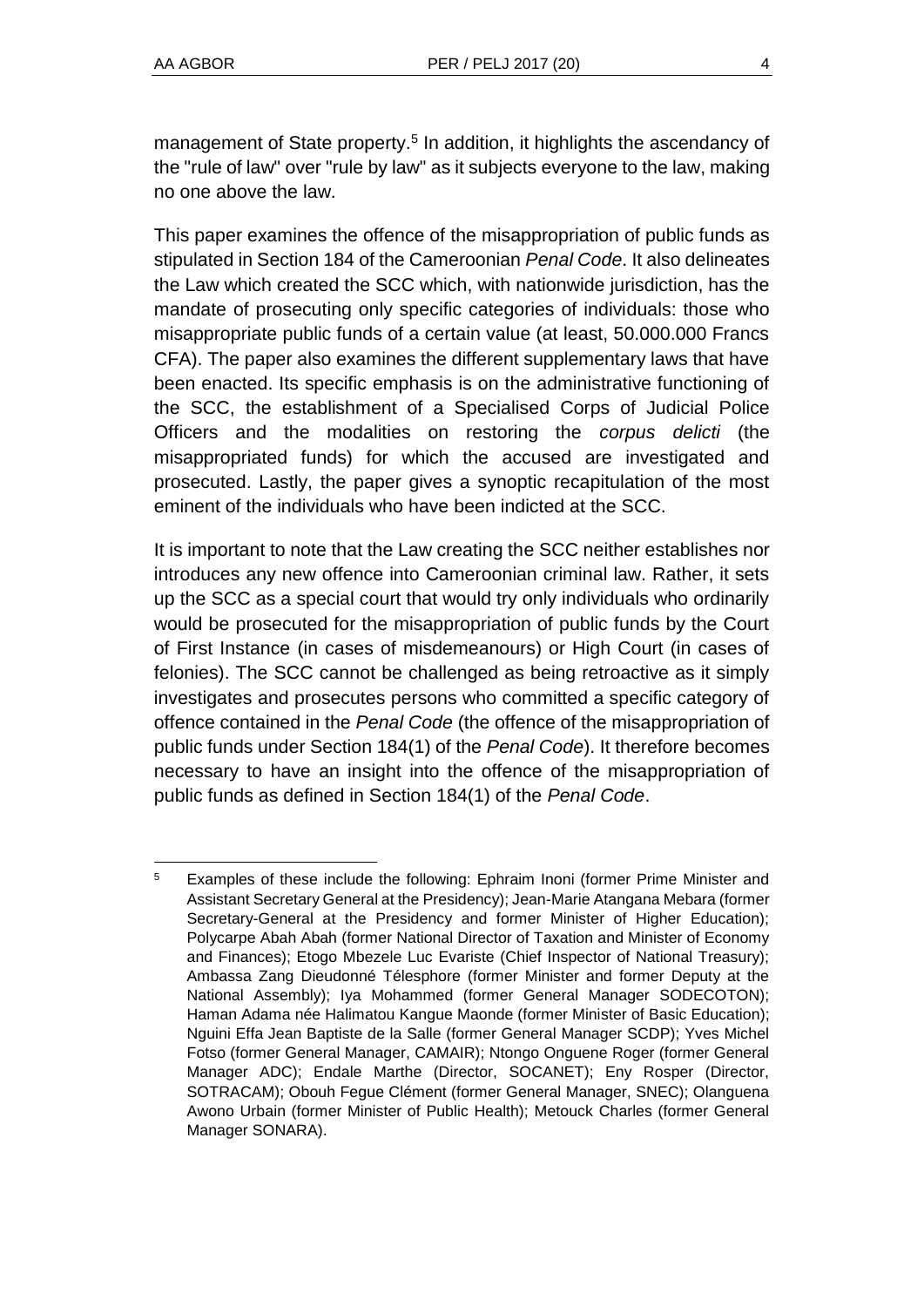## **2 A legislative overview of the offence of the misappropriation of public funds**

Section 184 of the *Penal Code* is entitled "Misappropriation of Public Funds", which is defined as follows:

- (1) Whoever by any means takes or keeps dishonestly any property, moveable or immoveable, belonging to, in transmission to or entrusted to the United State, or to any authority of corporation either public or subject to the administrative control of the State, or in which the State holds directly or indirectly the majority of the shares, shall be punished:
- (a) Where the value of the property is more than half a million francs with imprisonment for life; and
- (b) Where the said value is half a million francs or less, but over one hundred thousand francs with imprisonment for from fifteen to twenty years;
- (c) Where the said value is one hundred thousand francs or less with imprisonment for from five to ten years and with fine of from fifty thousand to five hundred thousand francs.

Like most other offences in Cameroonian criminal law, Section 184(1) of the *Penal Code* makes use of some important words and phrases that are worthy of discussion. Some of these issues are, firstly, its limitation to public funds; secondly, the manner in which the offence is committed; thirdly, the determination of the appropriate sentence; and fourthly, the absence of any watertight definition.

## *2.1 Section 184 is limited to public funds*

Section 184 of the *Penal Code* is entitled "Misappropriation of Public Funds". In effect, this distinguishes this crime from the misappropriation of private property.<sup>6</sup> An important element of the *actus reus* of the offence of the misappropriation of public funds is that the property in question is public. This test is satisfied if such property, moveable or immoveable, belongs to, is in transmission to, or is entrusted to the State, or any authority or corporation, either public or subject to the administrative control of the State, or in which the State holds directly or indirectly the majority of the shares.<sup>7</sup> Under Section 184 of the *Penal Code*, the property must not belong to the State: by including the phrase "belonging to, in transmission to or entrusted

l

<sup>6</sup> Section 318(1)(b) of the *Penal Code* (falling under the rubric of offences entitled "Felonies and Misdemeanours Against Private Interest": Part Three of Book II of the *Penal Code*). See generally the unreported case of *The People of Cameroon v Check Emmanuel & Sofa Meji Stanislaus* High Court of Mezam Division, Bamenda, Suit No. HCMB/75C/2015 (hereafter the *Check Emmanuel et al* case).

<sup>7</sup> Section 184(1) of the *Penal Code*.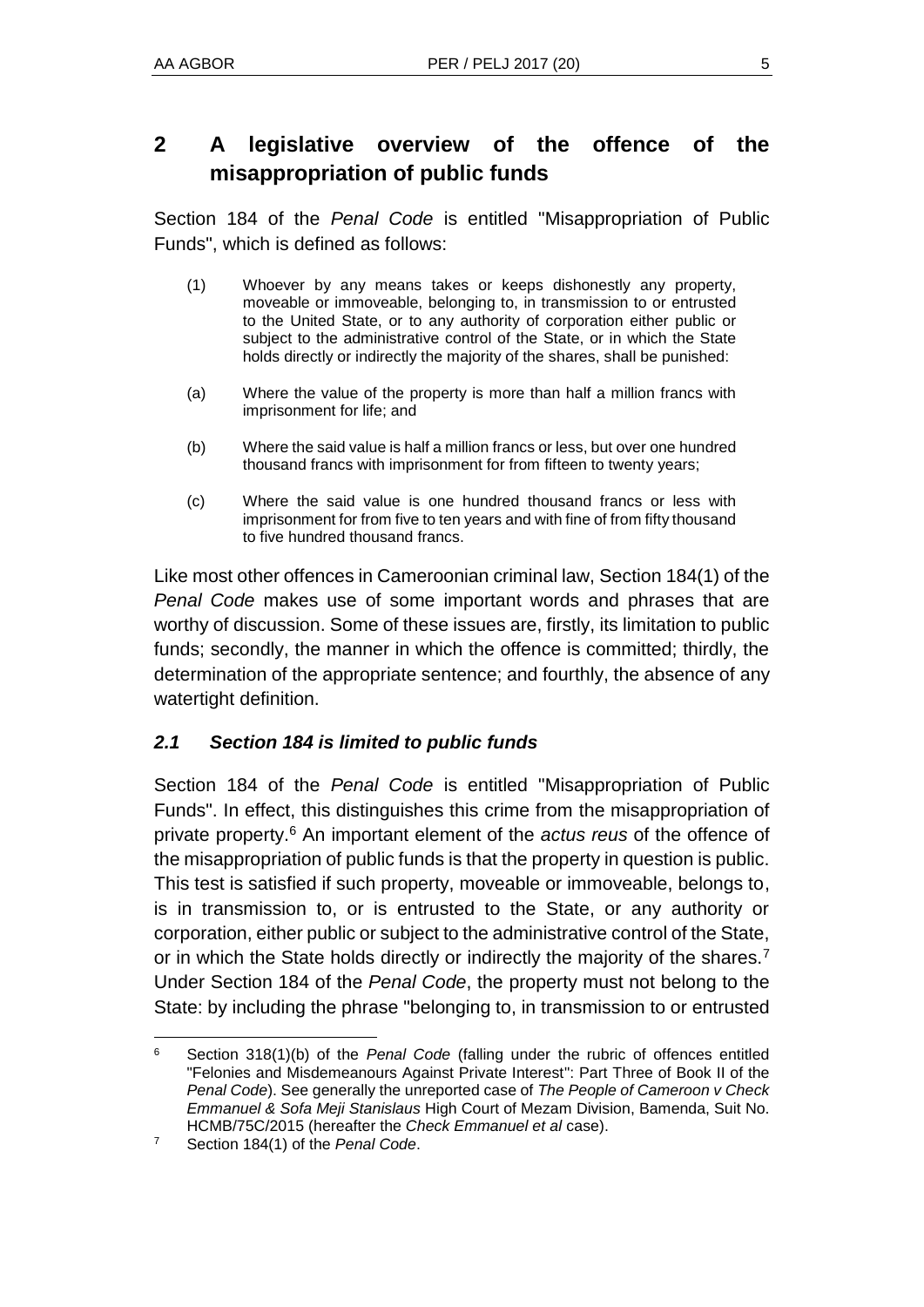to the State", $8$  it becomes self-evident that the State is required to have some interest in the funds in question for Section 184 of the *Penal Code* to apply. The property in question must not be under the complete authority of the State; it is sufficient that it belongs even to a corporation. Such a corporation could be either public or, failing that criterion, subject to the administrative control of the State, or a corporation in which the State holds directly or indirectly a majority of the shares.<sup>9</sup> Examples of these corporations include the National Refinery Company (*Société Nationale de Raffinage*: SONARA); Cameroon's National Water Supply Corporation (*Société Nationale des Eaux*: SNEC – defunct, and replaced by *Cameroun des Eaux*: a French acronym); Cameroon's National Electricity Corporation (*Société Nationale d'Electricité*, SONEL – a defunct Corporation replaced by AES Cameroon and later by ENEO Cameroon SA); Cameroon's National Cotton Development Corporation (*Société de Développement du Coton*: SODECOTON); Cameroon's Company of Oil Depots (*Société Camerounaise des Dépôts Pétroliers*: SCDP); Cameroon Radio-Television (CRTV); Cameroon's Airports Management Authority (*Aéroports du Cameroon: ADC).*

Section 184(1) of the *Penal Code* makes use of the words "whoever takes or keeps dishonestly".<sup>10</sup> These words appear very simplistic as they suggest that the mode of taking or keeping is irrelevant. This was the bone of contention in the case of *Tanyi Schwartz & 2 ORS v The People of Cameroon* (hereafter the *Tanyi Schwartz et al* case).<sup>11</sup> Five accused persons stood trial for three different counts: Tanyi Schwartz and Egbe Samuel for the offence of aggravated theft contrary to and punishable under Section 320(1)(c) of the *Penal Code*; <sup>12</sup> Eyong Fidelis for aiding the commission of aggravated theft contrary to and punishable under Section

 $\overline{a}$ 

<sup>8</sup> Section 184(1) of the *Penal Code*.

<sup>9</sup> Section 184(1) of the *Penal Code*.

Section 184(1) of the Penal Code.

<sup>11</sup> Tanyi Schwartz, Egbe Samuel, Eyong Fidelis v The People Court of Appeal, North West Province, Bamenda, Suit No BCA/3C/94 (hereafter the *Tanyi Schwartz et al*  case).

<sup>12</sup> Section 320 of the *Penal Code* (as amended by *Law No 90-61 of 19 December 1990*) provides as follows: "(1) The penalties provided for in Section 318 [imprisonment for from five to ten years and with fine of from 100,000 to 1,000,000 frs: that is approximately from USD200 to 2,000] for the offences of theft, misappropriation and false pretences] shall be doubled if the theft was committed: (a) With force, or (b) Bearing weapons, or (c) By breaking in, by climbing in, or by the use of false key, or (d) With a motor vehicle." It is important to note that prior to the enactment of this 1990 Law which prescribed less severe penalties for aggravated theft, capital punishment (the death penalty) was the sentence imposed on persons who committed aggravated theft: see s 320 of the *Penal Code*.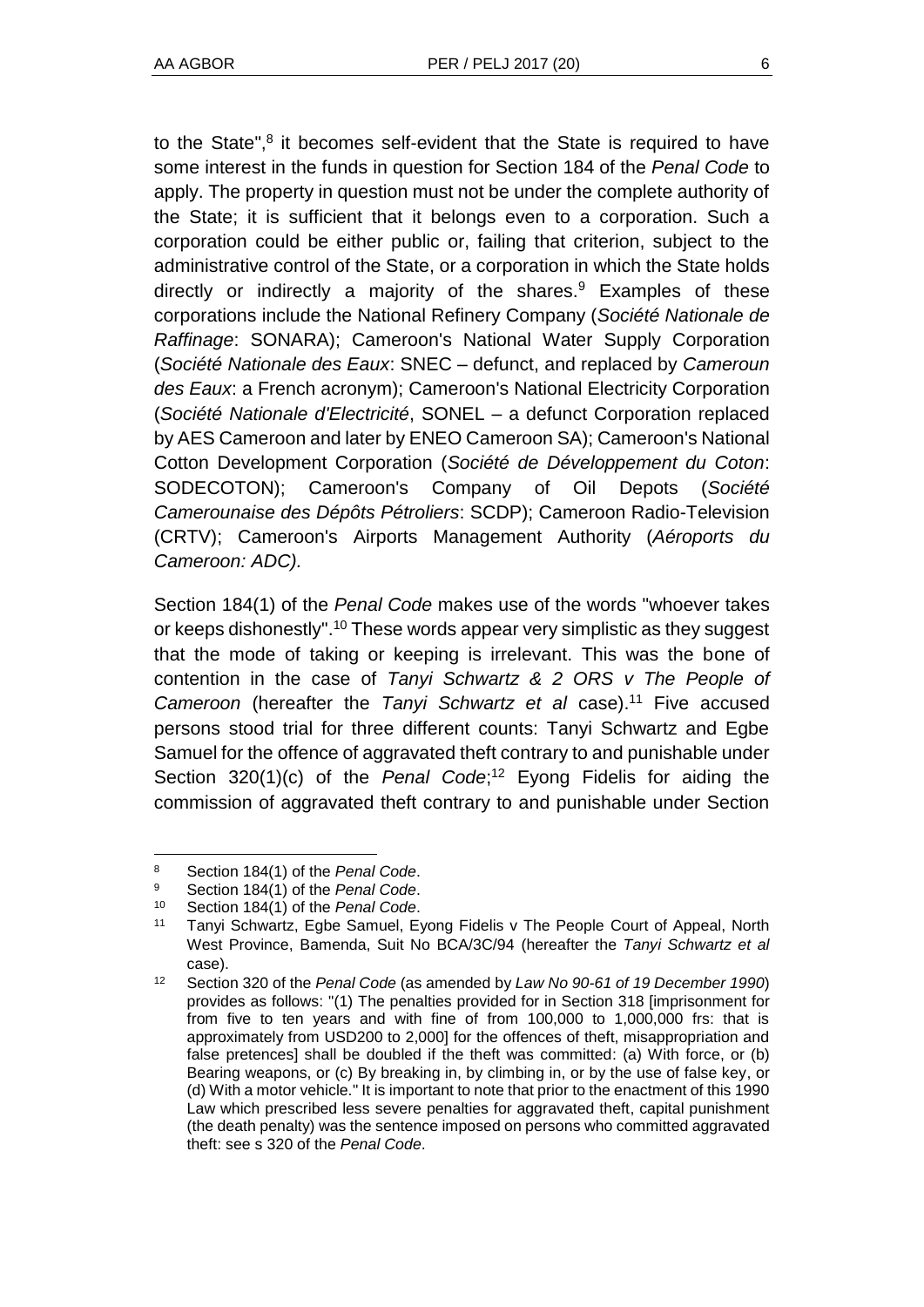320(1)(c) read together with Section 97(1)(b) of the *Penal Code*; <sup>13</sup> and Enow William and Folabit Amos for receiving property obtained by means of aggravated theft contrary to and punishable under Section 324(2) of the *Penal Code*. <sup>14</sup> Including other participants who did not appeal, the High Court of Ndian Division convicted all and sentenced them accordingly. Before the Court of Appeal of the North West Province,<sup>15</sup> it was contended that the accused persons were indicted, tried and convicted under the wrong charge (aggravated theft as spelt out in Section 320(1)(c) of the *Penal Code*). As they had used false keys to gain access to the Principal's office wherefrom examination question papers were "stolen", the question the Court of Appeal had to decide was whether these facts warranted an indictment and conviction under Section 184(1) which defines the offence of misappropriation of public funds in terms of "whoever by any means takes or keeps". <sup>16</sup> The Court of Appeal construed the wording of Section 184(1), especially the phrase "by any means takes or keeps" to mean that the mode through which the property was taken is irrelevant.<sup>17</sup> Therefore, whether through breaking, use of a false key, or electronically, these modes of participation are all contemplated in the words "by any means takes or keeps". Secondly, even though Section 184 of the *Penal Code* is entitled "Misappropriation of Public Funds" and the word used in the different subsections is property, the approach to be used is to find the value of the property in question in order to determine what applicable sub-section to charge the accused with as well as to determine the appropriate sentence. As alleged, examination question papers were stolen. Therefore, the Prosecution ought to have appraised the value of the question papers to determine the appropriate charge against the accused and the sentence thereof upon conviction.

l

<sup>13</sup> Section 97 of the *Penal Code* deals with the imposition of criminal responsibility on accessories. It provides as follows:

<sup>&</sup>quot;(1) An accessory shall mean a person who abets the commission of a felony of misdemeanour, that is:

<sup>(</sup>a) Who orders or in any manner causes the commission of an act or omission so defined; or

<sup>(</sup>b) Who aids or facilitates the preparation or the commission of such an offence." <sup>14</sup> Section 324 of the *Penal Code* as amended by *Law No 90-61 of 19 December 1990*, deals with the offence of receiving defined as follows:

<sup>&</sup>quot;(1) Whoever holds, disposes of anything procured by the commission of misdemeanour, whether knowingly or having reason to suspect the criminal origin of the property, shall be punished with the penalties prescribed by Section 318.

<sup>(2)</sup> In case of felony, the punishment shall be doubled."

<sup>15</sup> *Tanyi Schwartz et al* case.

<sup>16</sup> *Tanyi Schwartz et al* case.

<sup>17</sup> *Tanyi Schwartz et al* case. Also see *Check Emmanuel et al* case.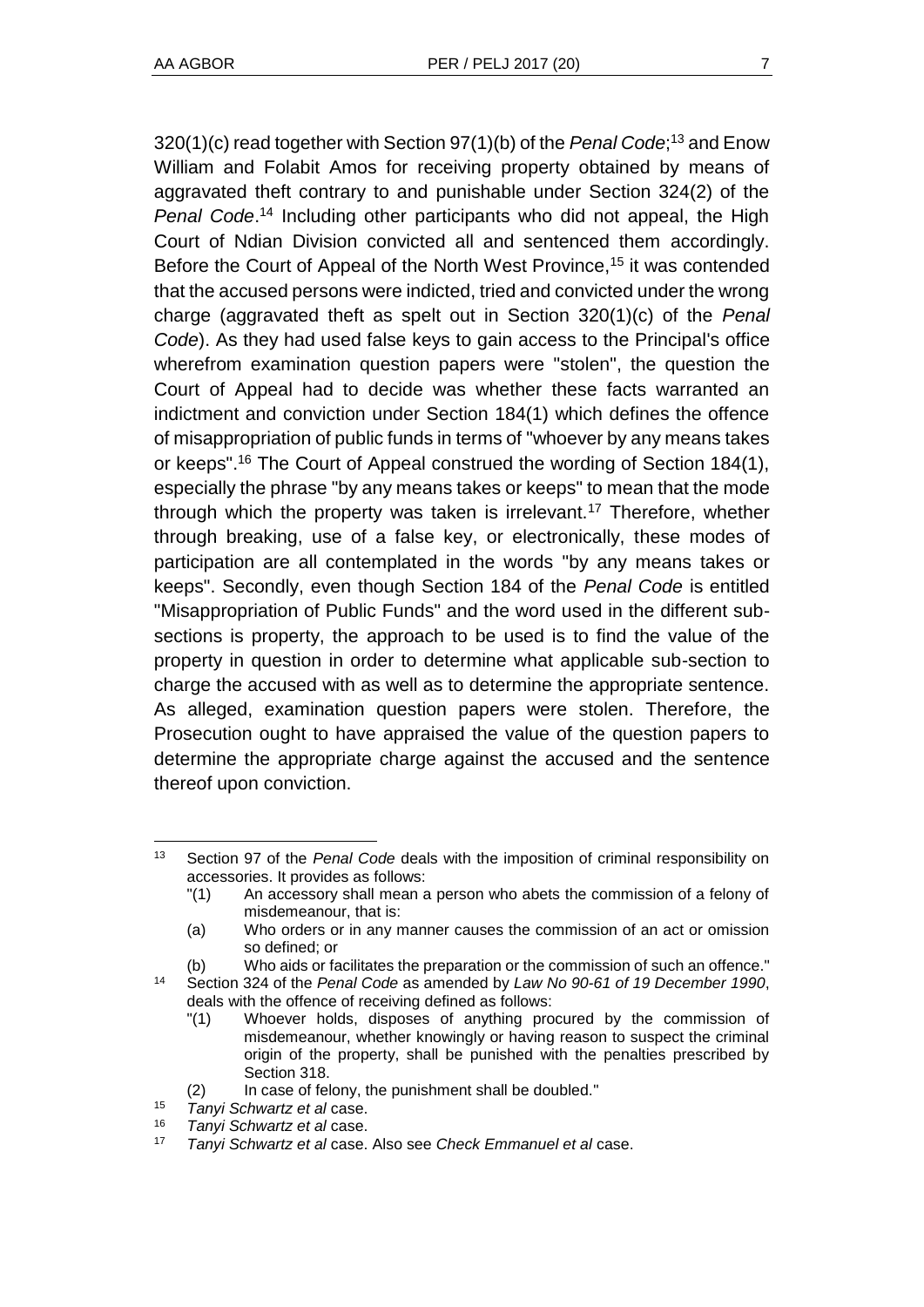Evidently, the lawmaker makes use of the words "Public Funds" in creating the offence. However, in its definition of the offence, the word "property" is used. Why is there a mismatch? The interchangeable use of these words as employed by the lawmaker does not lead to any apparent confusion. The stipulation of the penalty is calibrated on the value of the property misappropriated. Funds qualify as property, even though property does not qualify as funds except where such property itself is funds. The use of the word "funds" therefore does not raise any uncertainty or ambiguity. Even if it did, a solution to this legal puzzle is directly provided by the relevant provisions dealing with the imposition of penalties, as it uses the financial value of such property in the determination of the punishment. As was held by the Court of Appeal in the *Tanyi Schwartz et al* case, prosecuting an individual for the offence of the misappropriation of public funds as stipulated in Section 184(1) of the *Penal Code* requires that the Prosecution should determine the value of the property misappropriated (as a material element of the offence) and also because the value will be used in determining the appropriate sentence given the fact that the stipulated terms of imprisonment vary depending on the value of the misappropriated property in question. This, as would be observed, was not done by the Legal Department, as they brought the charge under the wrong section of the *Penal Code* (Section 320: aggravated theft).<sup>18</sup> In this regard, it is submitted that the Legal Department lacked a thorough understanding of the material elements of the misappropriation of public funds as defined in Section 184(1) of the *Penal Code*; and how these differ from the material elements of the offence of aggravated theft as stipulated in Section 320 of the *Penal Code*.

## *2.2 Section 184: means of commission irrelevant*

In creating the offence of the misappropriation of public funds, the lawmaker stipulates in Section 184(1) of the *Penal Code* that "whoever by any means takes or keeps dishonestly any property" is guilty of the offence. The words "by any means takes or keeps", when construed according to their natural, plain and ordinary meaning, would mean that the mode through which the property was taken is irrelevant and immaterial. In other words, the misappropriation of public funds can be committed through or involve any of breaking in, climbing into, using force, physically transferring, or transferring through electronic transactions.<sup>19</sup> This analysis was endorsed by the Court of Appeal in the *Tanyi Schwartz et al case* where it was held

l

<sup>18</sup> *Tanyi Schwartz et al* case.

<sup>19</sup> *Tanyi Schwartz et al* case.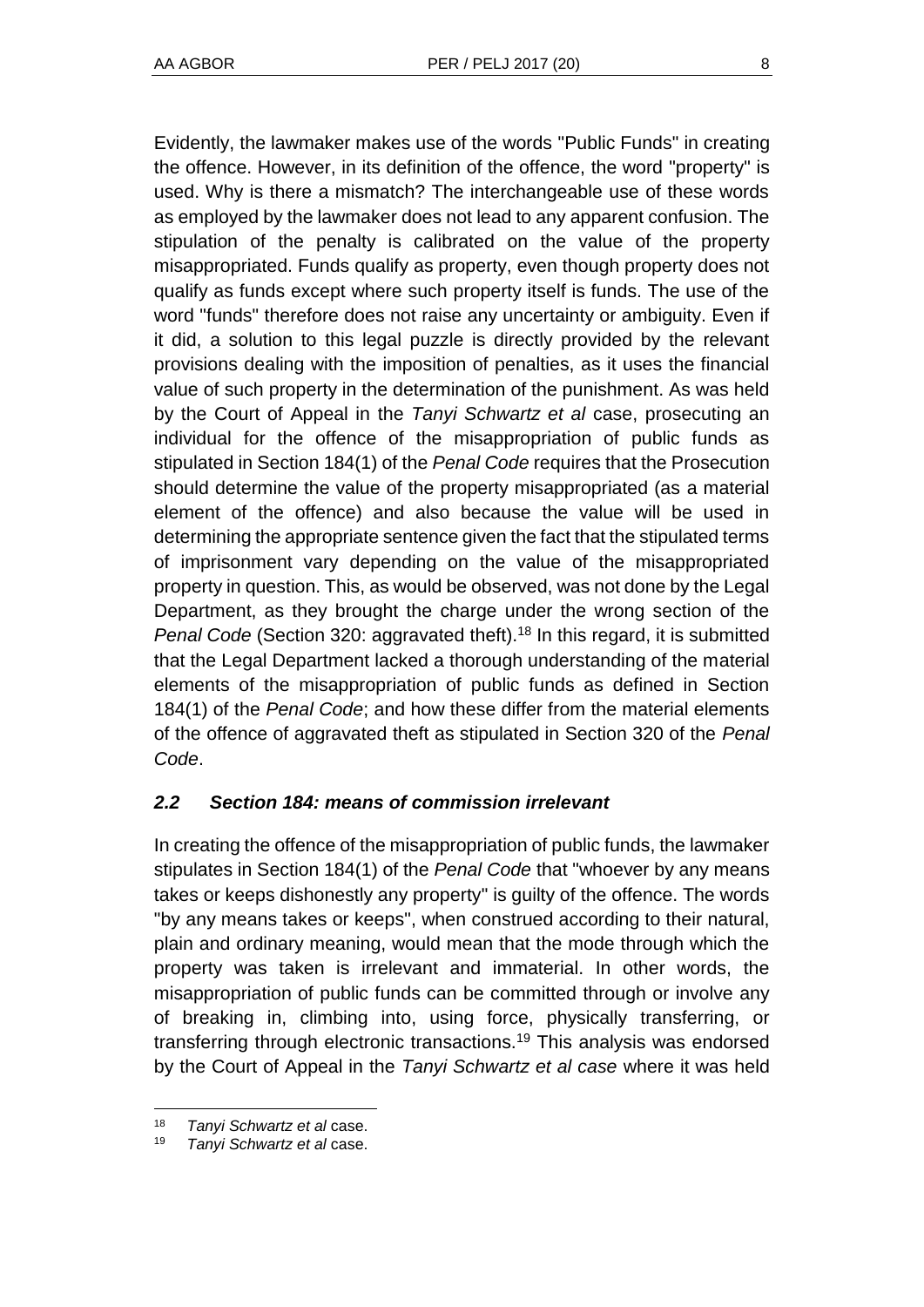that even if the appellants broke into the public office wherefrom they took property falling within the ambit of Section 184, it would be right to indict, prosecute and convict them under Section 184 given the fact Section 184(1) uses the words "by any means takes or keeps".

The lawmaker makes the mode of participation irrelevant by including the words "by any means takes or keeps dishonestly property". As such, breaking in, climbing in, or using force in the acquisition or retention of the property are included. It does not matter how the property was taken or kept; it suffices if such taking or keeping was done dishonestly.<sup>20</sup>

## *2.3 The value of the property determines the gravity of the offence*

Cameroon's legal system recognizes three categories of offences: firstly, felonies, which are defined as offences whose punishment comprises a prison term of ten years and above, a life sentence or the death penalty.<sup>21</sup> Secondly, misdemeanours, which are defined as offences punishable with a loss of liberty that exceeds ten days but does not exceed ten years, and a fine of more than twenty-five thousand CFA francs.<sup>22</sup> Thirdly, simple offences, which are offences punishable with a loss of liberty for up to ten days or with a fine of up to twenty-five thousand CFA francs.<sup>23</sup> The classification of offences plays an important role in determining which court would exercise jurisdiction over a criminal matter. Courts with criminal jurisdiction include the Courts of First Instance, the High Courts and the Military Tribunals.<sup>24</sup> From these courts, appeals are made to the Court of Appeal and Supreme Court.

In defining the offence of the misappropriation of public funds, the lawmaker imposes different terms of imprisonment depending on the value of the property misappropriated. Section 184(1)(a)-(c) of the Penal Code stipulates different penalties. Where the value of the property is above a half a million CFA Francs, the penalty is imprisonment for life.<sup>25</sup> Where the value of the property is less than half a million CFA Francs but above one hundred

l <sup>20</sup> *Tanyi Schwartz et al* case; *The People of Cameroon v Killi James & Mbanong Christian* High Court of Mezam Division, Bamenda, Suit No HCMB/24C/2014 (hereafter *the Killi James et al* case); *Check Emmanuel et al* case.

<sup>21</sup> Section 21(1)(a) of the *Penal Code*.

<sup>22</sup> Section 21(1)(b) of the *Penal Code*.

<sup>23</sup> Section 21(1)(c) of the *Penal Code*.

<sup>24</sup> See generally *Law No 2005/007 of 27 July 2005* (the *Criminal Procedure Code*); *Law No 2006/015 of 29 December 2006 (Law on Judicial Organisation)*; and *Law No 2008/015 of 29 December 2008 (Law on the Organisation, Functioning and Competence of Military Tribunals)*.

<sup>25</sup> Section 184(1)(a) of the *Penal Code*.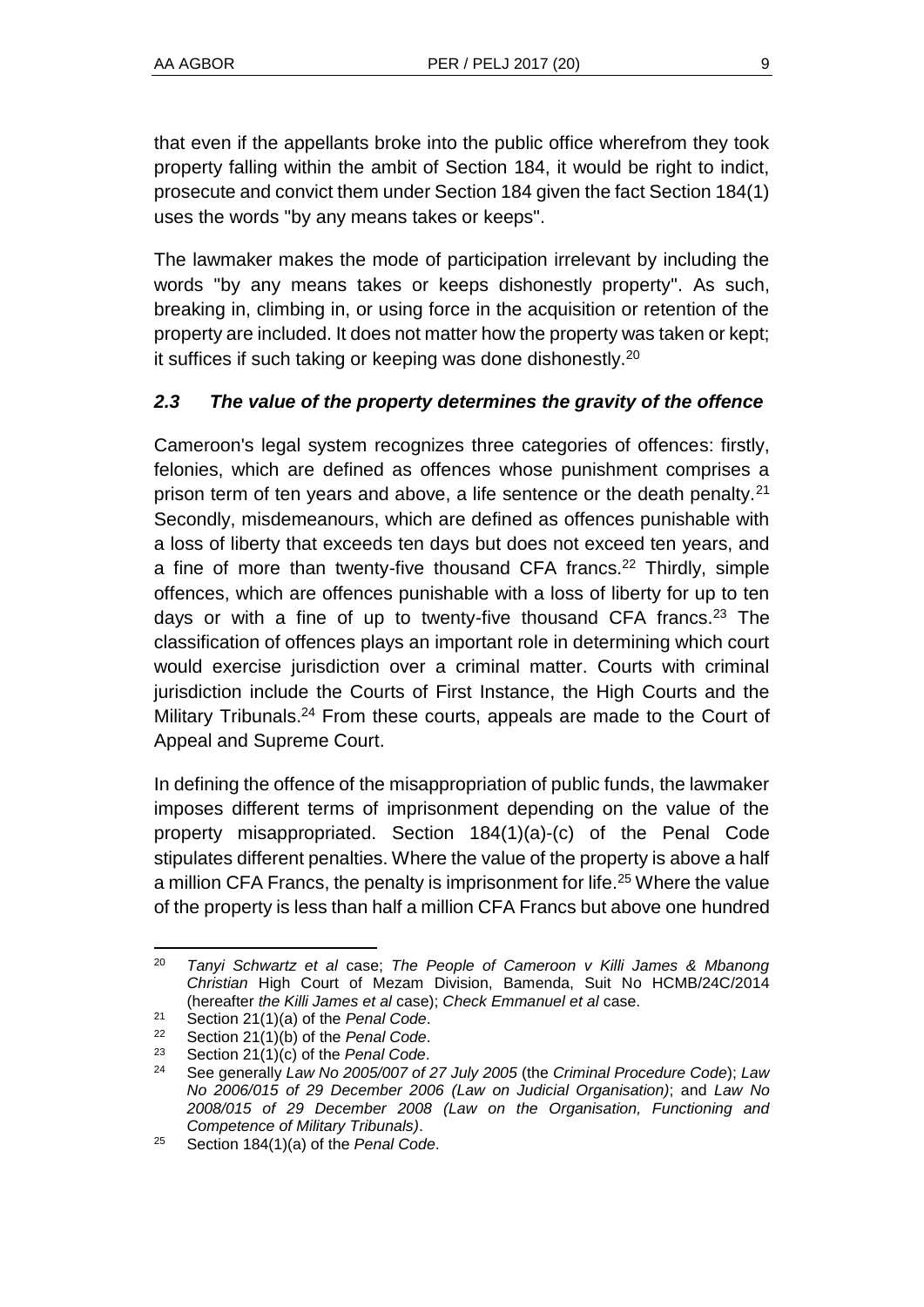thousand CFA Francs, the penalty is imprisonment from fifteen to twenty years.<sup>26</sup> Lastly, where the value of the property is below one hundred thousand CFA Francs, the term of imprisonment is five to ten years and a fine.<sup>27</sup> Therefore, the first two cases carrying an imprisonment for a period of ten years and above are classified as felonies. The third case is a misdemeanour because the penalty prescribed is below ten years.

In cases where the misappropriation of public funds attracts a term of imprisonment for less than ten years, the Court of First Instance has jurisdiction since the offence is a misdemeanour. The Court of First Instance exists at every sub-divisional level, $28$  and has the jurisdiction to try only simple offences and misdemeanours. $29$  In cases where the term of imprisonment is ten years and above, including life imprisonment, the High Court will exercise jurisdiction, since the offence is a felony. The High Court exists at every divisional level, $30$  and is empowered to try felonious offences. <sup>31</sup> From the above, it is clear that the offence of the misappropriation of public funds could qualify as a misdemeanour or felony. The classification depends entirely on the value of the property that has been misappropriated.

Irrespective of which court has jurisdiction, the court procedures are defined in the *Criminal Procedure Code*. <sup>32</sup> Section 74 of the *Penal Code* defines the imposition of criminal responsibility, which is key to any criminal charge brought against any accused indicted for any offence in Cameroon.

Prior to the establishment of the SCC, Section 184(1) of the *Penal Code* was the legislative piece that dealt with cases of the "misappropriation of public funds" by "whoever". However, as will be seen in the following discussion, the creation of the SCC in Cameroon did nothing more than introduce a new court into the country's court system to exercise jurisdiction over conduct that had been criminalized by the country's existing laws.

l

<sup>26</sup> Section 184(1)(b) of the *Penal Code*.

Section 184(1)(c) of the *Penal Code*.

<sup>28</sup> Section 13 of *Law No 2006/015 of 29 December 2006 (Law on Judicial Organisation)*.

<sup>29</sup> Section 15(1)(a) of *Law No 2006/015 of 29 December 2006 (Law on Judicial Organisation)*; s 289(1) of *Law No 2005/007 of 27 July 2005* (*Criminal Procedure Code*).

<sup>30</sup> Section 16 of *Law No 2006/015 of 29 December 2006 (Law on Judicial Organisation)*.

<sup>31</sup> Section 18(1)(a) of *Law No 2006/015 of 29 December 2006 (Law on Judicial Organisation)*; s 407(1) of *Law No 2005/007 of 27 July 2005* (*Criminal Procedure Code*).

<sup>32</sup> *Law No 2005/007 of 27 July 2005*.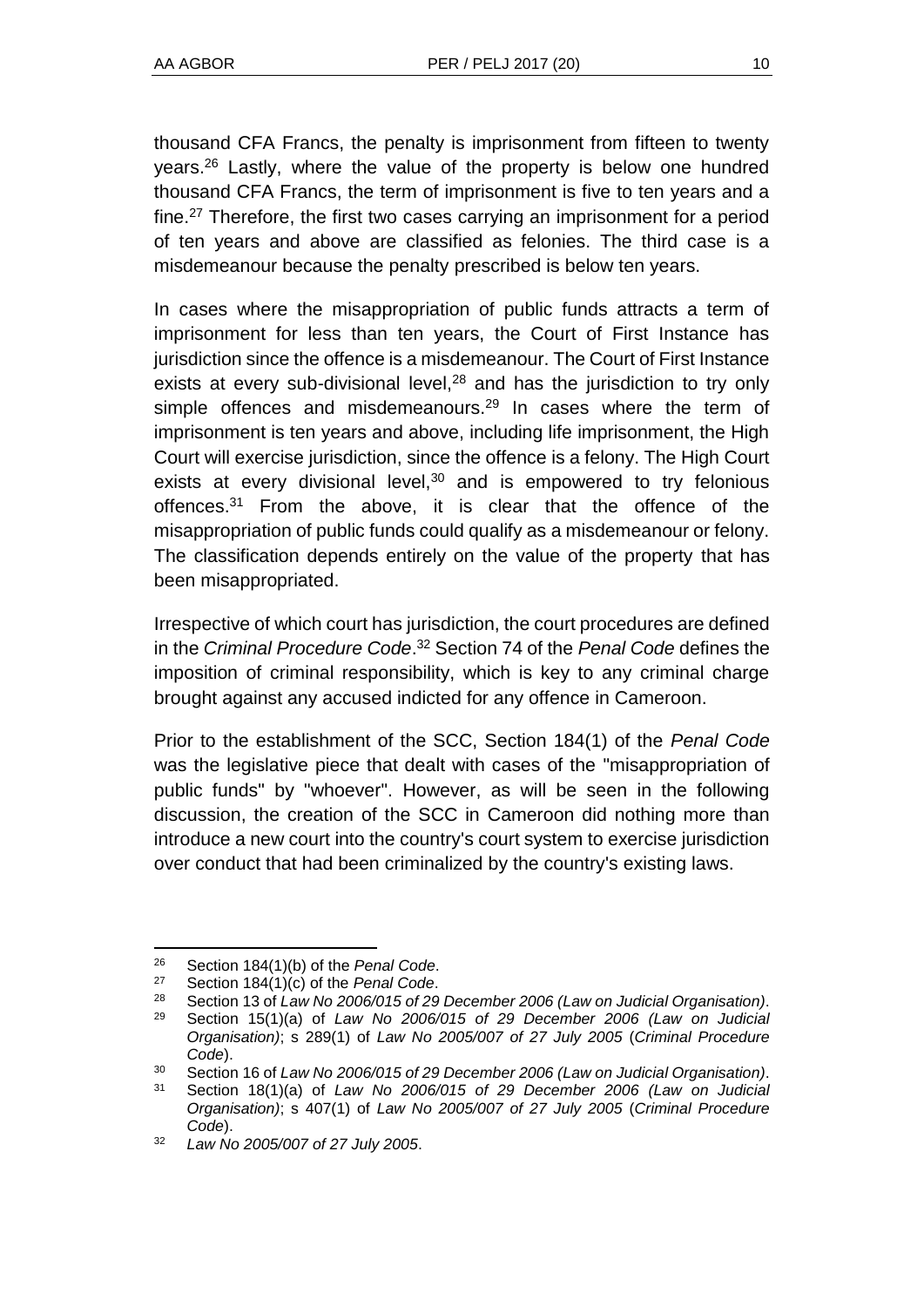l

It is worthy of note that the offence of the misappropriation of public funds is only one legislative dimension of combating corruption in Cameroon, especially cases of the embezzlement of public funds.<sup>33</sup> Despite this legislative prescript, the incidence of misappropriating public funds was very high, especially within the ranks of top political figures such as cabinet members and the senior managers of state-owned corporations.<sup>34</sup> The adverse impact of this is undeniable: it slowed down socio-economic development, compromised the rule of law that would hold everyone accountable, unduly enriched some individuals, and drained the corporations and the State of their resources.<sup>35</sup> This culture was rampant,

 $34$  Examples of such individuals include Ephraim Inoni (former Prime Minister and Assistant Secretary-General at the Presidency); Jean-Marie Atangana Mebara (former Secretary-General at the Presidency and former Minister of Higher Education); Polycarpe Abah Abah (former National Director of Taxation and Minister of Economy and Finances); Etogo Mbezele Luc Evariste (Chief Inspector of National Treasury); Ambassa Zang Dieudonné Télesphore (former Minister and former Deputy at the National Assembly); Iya Mohammed (former General Manager SODECOTON); Haman Adama née Halimatou Kangue Maonde (former Minister of Basic Education); Nguini Effa Jean Baptiste de la Salle (former General Manager, SCDP); Yves Michel Fotso (former General Manager, CAMAIR); Ntongo Onguene Roger (former General Manager, ADC); Endale Marthe (Director, SOCANET); Eny Rosper (Director, SOTRACAM); Obouh Fegue Clément (former General Manager, SNEC); Olanguena Awono Urbain (former Minister of Public Health); Metouck Charles (former General Manager, SONARA).

<sup>35</sup> It is undeniable that the impact of the misappropriation of public funds diverts resources earmarked for developmental projects and inhibits the development of the country.

<sup>33</sup> Misappropriation of public funds is one of many corrupt acts criminalised in Cameroon's legal system. There exist numerous other offences that attract a criminal sanction. Some of these include electoral fraud (s 122 of the *Penal Code*); corruption and violence (s 123 of the *Penal Code*); interest in grant (s 135 of the *Penal Code*); undue demand (s 142 of the *Penal Code*); favour (s 143 of the *Penal Code*); procuring influence (s 161 of the *Penal Code*); fraud at examinations (s 163 of the *Penal Code*); removal and destruction of public records (s 188 of the *Penal Code*). In addition to the criminalisation of corrupt practices, there exists a legislative instrument that requires specific holders of public offices to declare their assets prior to occupying the said office: the *Law No 003/2006 of 25 April 2006 relating to the Declaration of Assets and Property*. In addition, art 66 of the 1996 *Constitution* stipulates as follows: "The President of the Republic, the Prime Minister, Members of Government and persons ranking as such, the President and Members of the Bureau of the National Assembly, the President and Members of the Bureau of the Senate, Members of Parliament, Senators, all holders of an elective office, Secretaries-General of Ministries and persons ranking as such, Directors of the Central Administration, General Managers of public and semi-public enterprises, Judicial and Legal Officers, administrative personnel in-charge of the tax base, collection and handling of public funds, all managers of public votes and property, shall declare their assets and property at the beginning and at the end of their tenure of office. The other categories of persons to whom the provisions of this article shall apply and the conditions of implementation thereof shall be determined by law."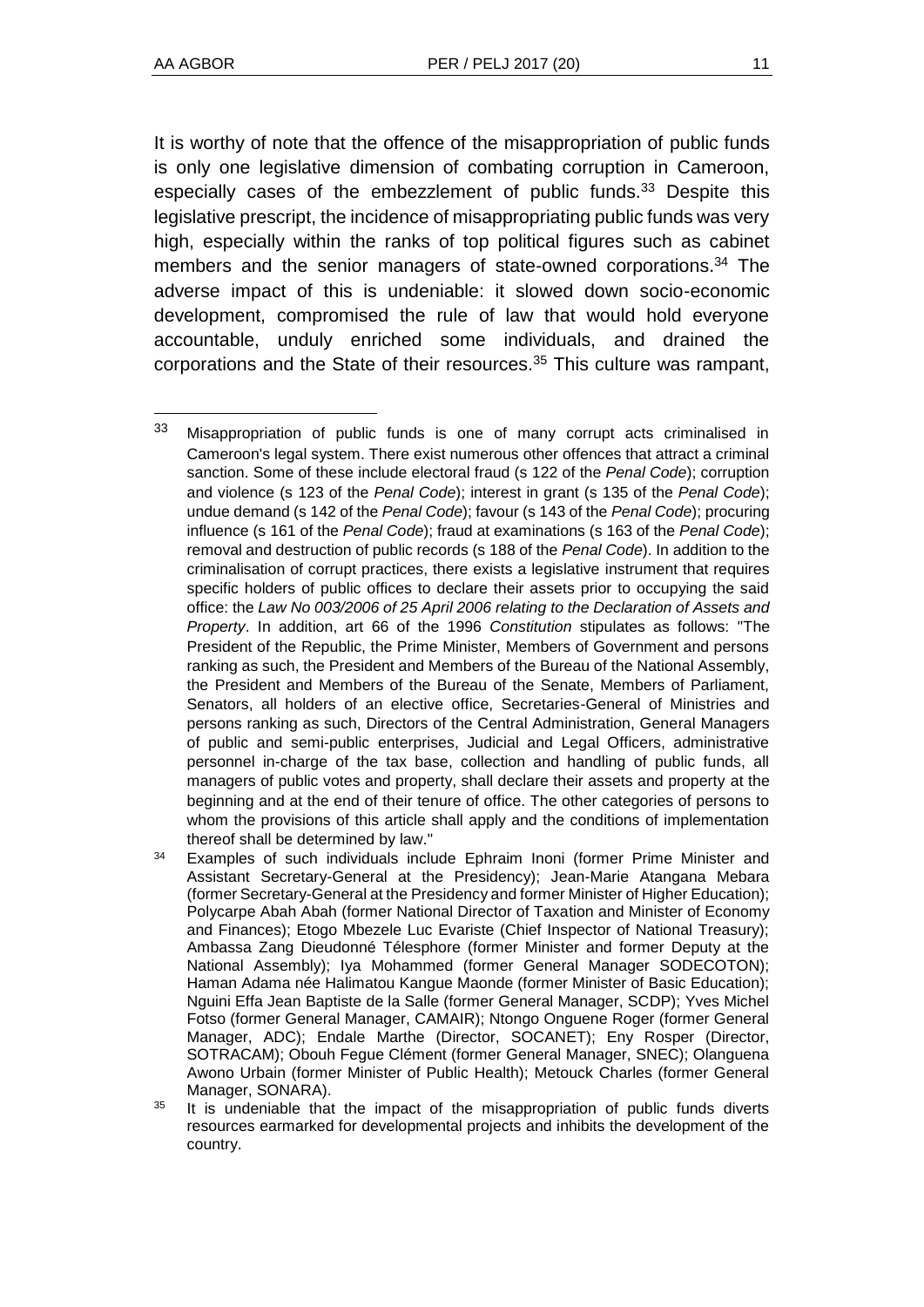not because of the absence of laws and institutional mechanisms to apply to perpetrators but as a result of a lack of political will to do so. $36$  Speech after speech was made on the need to combat corruption, especially the embezzlement of public funds, and would earn applause on political podiums while the individuals concerned were busy consigning huge sums of state funds to foreign banks. It therefore became an acceptable norm within Cameroon's public service to engage in the siphoning off of resources that would result in the amassing of private wealth without question from the authorities. The lack of political will to develop and set the mood for combatting corruption and identifying and prosecuting the important individuals who committed corrupt acts made efforts to put an end to the practice, especially via prosecution, absolutely impossible. Cases of the misappropriation of public funds were therefore limited to ordinary, low-level administrative officials, who often did not have the necessary political network or support from the political elite to evade prosecution.<sup>37</sup> The establishment of the Special Criminal Court and the seniority of the individuals who have been brought to account are indicative of a growing political will to combat this kind of corruption. The national mood has changed, and the nation if now prepared to make such an effort. It is perceived that individuals who engage in corrupt practices of this nature are within the reach of the law. Put simply, a Special Criminal Court was needed to deal with a special class of perpetrators of the misappropriation of public funds.

## **3 The SCC: an overview of the legislative enactment**

*Law No 2011/28 of 14 December 2011*, amended by *Law No 2012/011 of 16 July 2012,* created the SCC, thereby introducing into Cameroon's court system a new and special court (based on the exercise of jurisdiction). The Law addressed issues that are purely procedural in content: the jurisdiction and composition of the SCC, its conduct of proceedings, the initiation of an appeal, and the right to bail. It does not address any substantive issue such

l  $36$  On the question of political will, and its importance in the fight against corruption, see Kpundeh, "Political Will in Fighting Corruption".

 $37$  The investigation of alleged cases of the misappropriation of public funds, in some cases, especially those involving top political figures, would gain public attention, yet terminate at an incomplete stage, when no further action would be taken, such as prosecuting the suspect. A case in point would be that of the former Minister of Post and Telecommunications, who in 2001 was investigated for having misappropriated the sum of Frs CFA 11 billion. There was also the 1998 scandal involving the former National President of the *Fédération Camerounaise de Football* (FECAFOOT) which drew public condemnation but was never followed by any significant judicial proceeding, especially the imposition of charges against the alleged offender.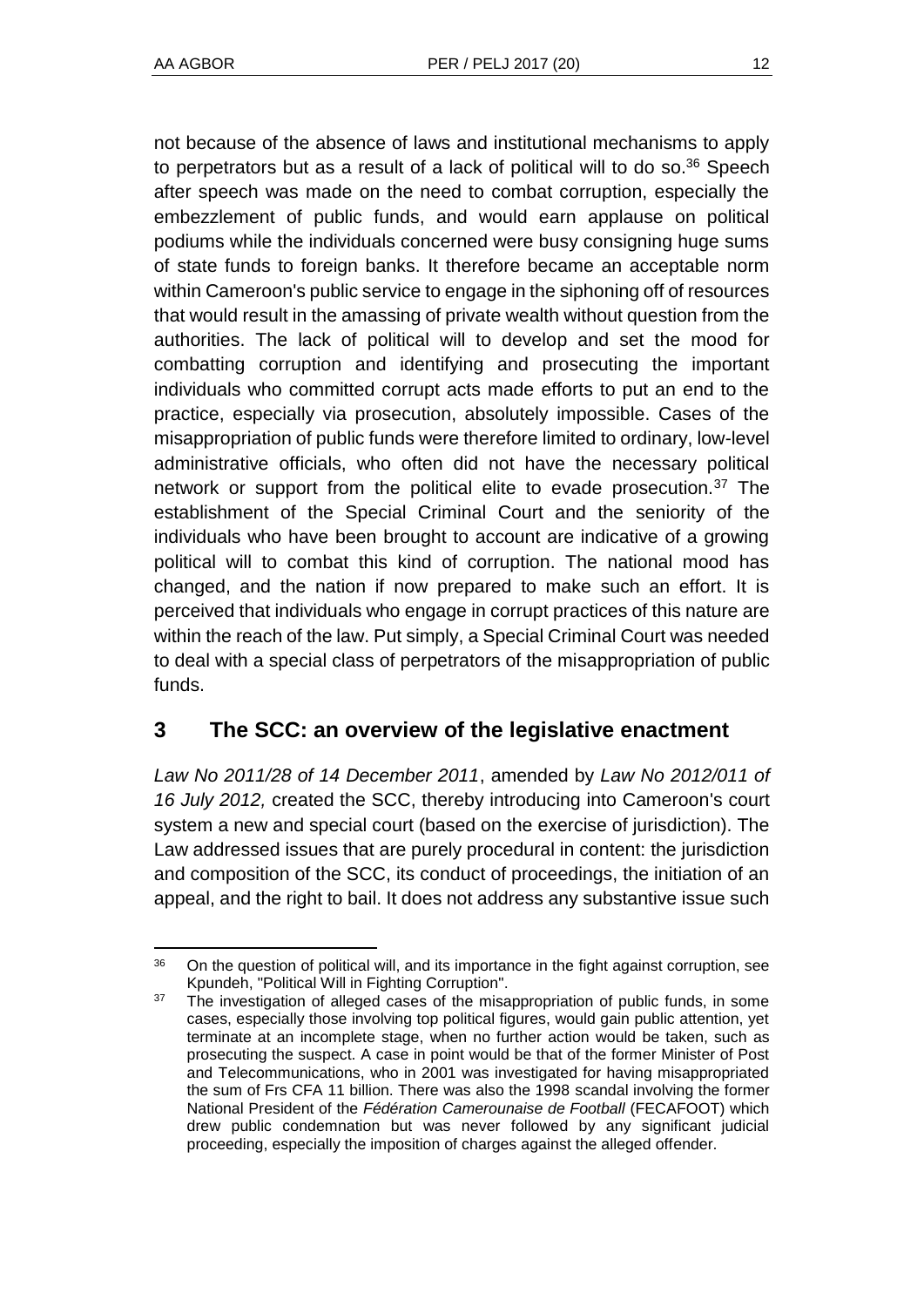as the creation and definition of any crime. Neither does it spell out any penalty that will be imposed by the Court if an accused were found guilty, an observation which suggests that the SCC may have to revert to relevant aspects of the *Penal Code* for the determination of the appropriate sentence,<sup>38</sup> any accessory penalties,<sup>39</sup> preventive measures,<sup>40</sup> aggravating or mitigating circumstances.<sup>41</sup>

## *3.1 Jurisdiction*

The jurisdiction of the SCC is bifurcated. In other words, it is two-staged. First, the value of the loss must be at least 50.000.000 CFA Francs. Secondly, the loss must be related to or caused by the misappropriation of public funds committed by anyone who through any means takes or keeps property that belongs to the State.<sup>42</sup> Put simply, the loss suffered by the State must have been caused by misappropriation or other related offences provided for in the *Penal Code* or International Conventions ratified by Cameroon.<sup>43</sup>

Like the wording of Section 184 of the *Penal Code*, the Law creating the SCC does not define "misappropriation". In ordinary jurisprudential parlance, this would mean making use of something in a way other than that for which it was intended. Two issues related to the Law that created the SCC require emphasis: first, the loss that is suffered, and second, how the loss is caused. There is a minimum threshold of loss suffered, expressed as a financial value. Such a loss must have been brought about as a result of some form of misappropriation.<sup>44</sup> This highlights a key distinction between Section 184 of the *Penal Code,* which deals with the offence of Misappropriation of Public Funds, and Section 2 (new) of the Law creating the SCC. While the latter makes use of a broader and more generic phraseology ("Misappropriation of Public Funds"), Section 2 (new) of the Law on the SCC talks of the loss of a minimum amount. The focus therefore is on both the result (the loss) and the manner by which such a result (the

 $\overline{a}$ <sup>38</sup> These penalties vary and are stipulated in s  $184(1)(a)-(c)$  of the *Penal Code*.<br><sup>39</sup> Section 35 of the *Penal Code*, which deals with confiscation. For a

<sup>39</sup> Section 35 of the *Penal Code,* which deals with confiscation. For a general understanding of the nature and content of accessory penalties under Cameroonian criminal law, see ss 30-35 of the *Penal Code*.

<sup>40</sup> See ss 36-45 of the *Penal Code*.

<sup>41</sup> See ss 88 (previous convictions) and 89 (public servant) of the *Penal Code,* which do serve as aggravating circumstances for any crime committed in Cameroon. For a list of factors which may have the effect of either diminishing or expunging criminal responsibility, see generally ss 77-86 of the *Penal Code*.

<sup>42</sup> Section 2 of *Law No 2012/011 of 16 July 2012*.

<sup>43</sup> Section 2 of *Law No 2012/011 of 16 July 2012*.

<sup>44</sup> Section 2 of *Law No 2012/011 of 16 July 2012*.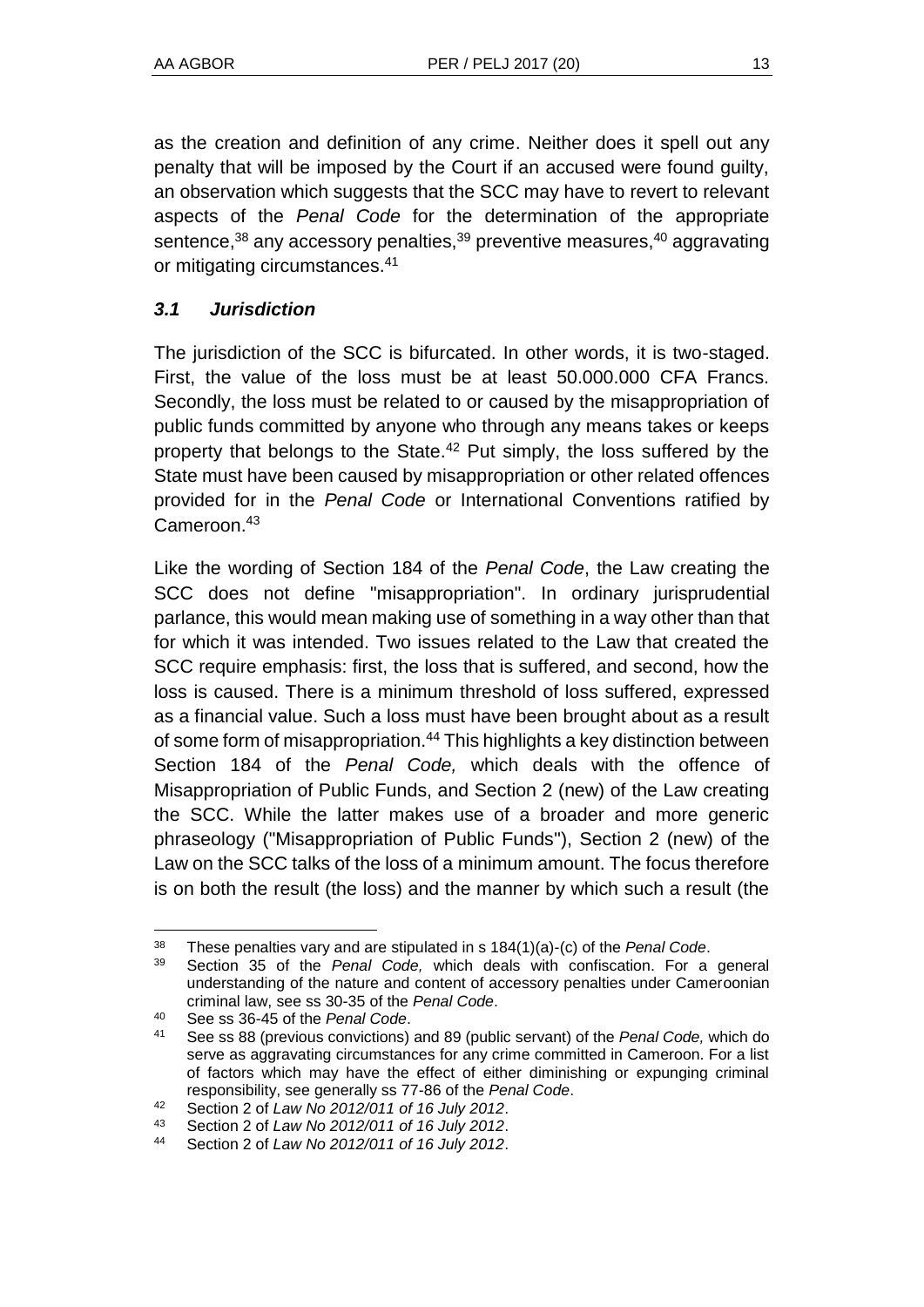loss) is caused. However, not all kinds of losses will attract the jurisdiction of the SCC. For the SCC to exercise jurisdiction, such a loss caused by misappropriation must reach a minimum value of 50.000.000 CFA Francs.<sup>45</sup> Section 184 of the *Penal Code* is entitled "Misappropriation of Public Funds". In defining this offence the lawmaker used the word "property", especially in the allocation of the appropriate sentence. In choosing to mete out the appropriate penalty, the lawmaker's calibration was based on the financial value of the property misappropriated. $46$  Even though "funds" and "property" are the terms used, this does not cause confusion, as "property" in this context is used to mean anything with a financial value.<sup>47</sup> Taking or keeping any property that comes within the purview of Section 184(1) is construed as taking or keeping public funds, because the property in question would have a financial value. The reasoning of the Court of Appeal in the *Tanyi Schwartz et al* case is persuasive in this regard.

The coming into force of the Law on the SCC gave the SCC immediate and supreme jurisdiction. Any court that is seized of offences that fall within the jurisdiction of the SCC shall immediately declare itself incompetent. In addition to this immediate exercise of jurisdiction, the *Procureur-Général* of the SCC is empowered to request for the same procedure by seizing his counterpart of the Court of Appeal of the court referred to in Section 8(1) of the Law.

In cases where the loss caused is less than 50.000.000 CFA Francs, the *Procureur-Général* of the SCC shall transfer the case file to the competent *Procureur-Général*. <sup>48</sup> This means that the jurisdiction exercised by the SCC is both superior and complementary.

The stipulation of the exercise of jurisdiction of the SCC has important implications: first, it presupposes the fact that other criminal courts are competent to try cases that fall within their jurisdiction. Second, where the SCC is incompetent because the amount misappropriated does not meet the minimum threshold, other criminal courts would be competent to exercise jurisdiction.<sup>49</sup>

l

<sup>45</sup> Section 2 of *Law No 2012/011 of 16 July 2012*.

<sup>46</sup> Section 184(1) of the *Penal Code*.

<sup>47</sup> *Tanyi Schwartz et al* case.

<sup>48</sup> See the proviso to s 7(6) of *Law No 2011/28 of 14 December 2011*.

<sup>49</sup> This line of reasoning flows from a construction of the proviso to s 7(6) of *Law No 2011/28 of 14 December 2011*. See also ss 9(7), 10(7); and 11(1) of *Law No 2012/011 of 16 July 2012*.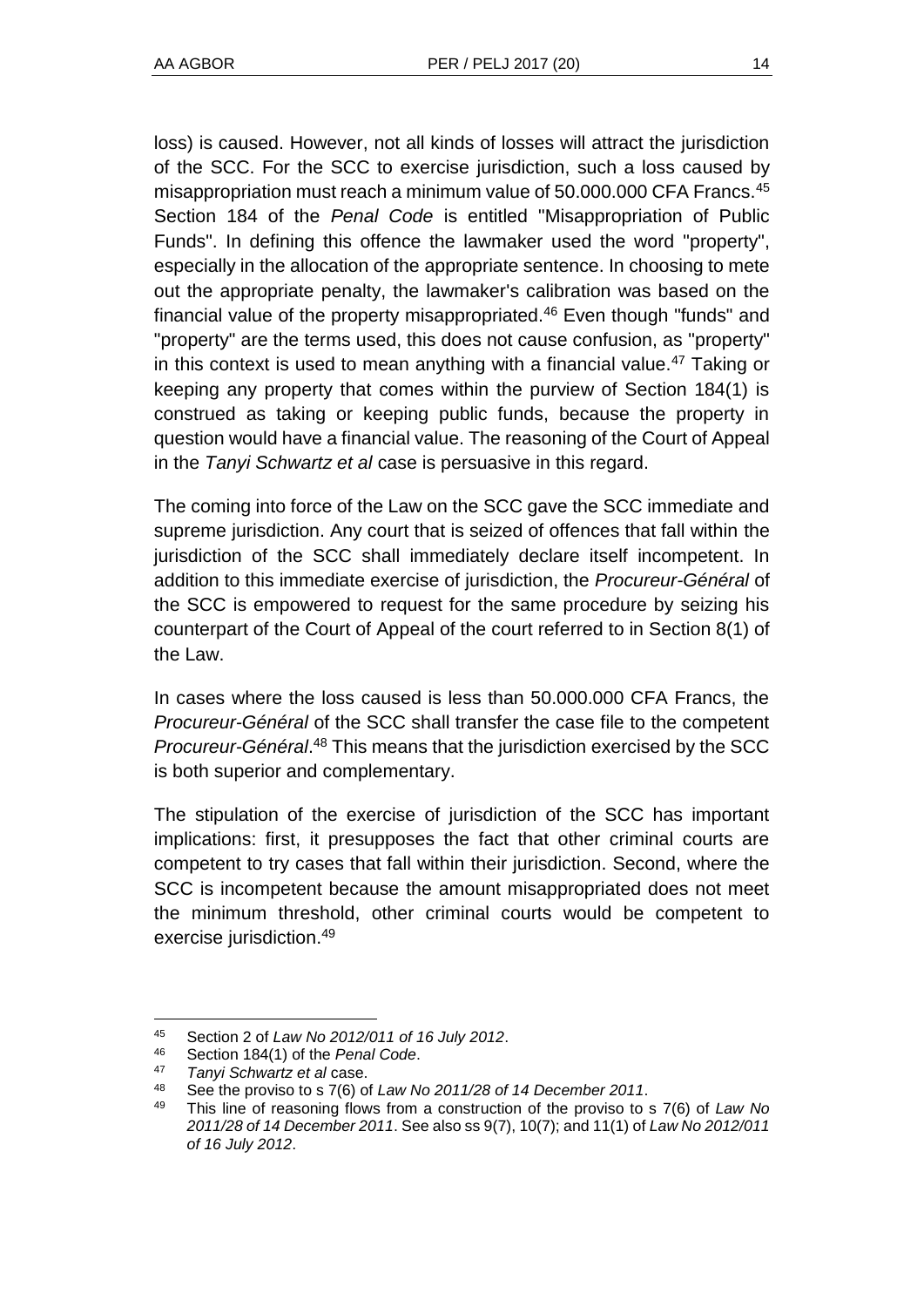The Law makes reference to "other related offences provided for in the Penal Code and International Conventions ratified by Cameroon" in defining the competence of the SCC.<sup>50</sup> The offence specifically and directly related to the offence over which the SCC has jurisdiction is the offence of the misappropriation of public funds under Section 184 of the *Penal Code*. In addition, Section 184 defines the appropriate penalty based on the value of the property/funds misappropriated. Where the said value is above half a million CFA Francs, the punishment is imprisonment for life.<sup>51</sup> Where the value of the property is above a hundred thousand CFA Francs, the penalty is imprisonment for between fifteen and twenty years.<sup>52</sup> Lastly, for any property whose value is a hundred thousand CFA Francs or below, the penalty is both imprisonment for five to ten years and a fine.<sup>53</sup>

Cameroonian criminal law uses the prescribed penalty for an offence as the major criterion in classifying it as a felony, misdemeanour or a simple offence.<sup>54</sup> The jurisdiction of criminal courts also depends on this classification. The *Law on Judicial Organisation* and the *Criminal Procedure Code* spell out the jurisdiction of the different courts in Cameroon.<sup>55</sup> Only the High Court exercises jurisdiction over felonies.<sup>56</sup> Courts of First Instance exercise jurisdiction over misdemeanours and simple offences.<sup>57</sup> In effect, as jurisdiction over the offence of the misappropriation of public funds depends on the value of property misappropriated, the offence could be either a felony (triable by a High Court only) or a misdemeanour (triable by a Court of First Instance).

l <sup>50</sup> Section 2 (new) of *Law No 2012/011 of 16 July 2012*; s 2 of *Law No 2011/28 of 14 December 2011*. Article 45 of the *Constitution* of Cameroon makes all duly ratified treaties and international agreements sources of law and laws in Cameroon. In addition, they do have a superior status over domestic legislation and override national legislation.

<sup>51</sup> Section 184(1)(a) of the *Penal Code*.

<sup>52</sup> Section 184(1)(b) of the *Penal Code*.

<sup>53</sup> Section  $184(1)(c)$  of the *Penal Code*.<br>54 Section 21(1) of the *Penal Code* stir

Section 21(1) of the *Penal Code* stipulates three kinds of offences in Cameroonian criminal law: felonies, misdemeanours and simple offences. See s  $21(1)(a)-(c)$  of the *Penal Code* respectively.

<sup>55</sup> See generally *Law No 2006/015 of 29 December 2006 (Law on Judicial Organisation)* and *Law No 2005/007 of 27 July 2005* (*Criminal Procedure Code*).

<sup>56</sup> See s 18(1)(a) of *Law No 2006/015 of 29 December 2006* (*Law on Judicial Organisation*); s 407(1) of *Law No 2005/007 of 27 July 2005* (*Criminal Procedure Code*).

<sup>57</sup> See s 15(1)(a) of *Law No 2006/015 of 29 December 2006* (*Law on Judicial Organisation*); s 289(1) of *Law No 2005/007 of 27 July 2005* (*Criminal Procedure Code*).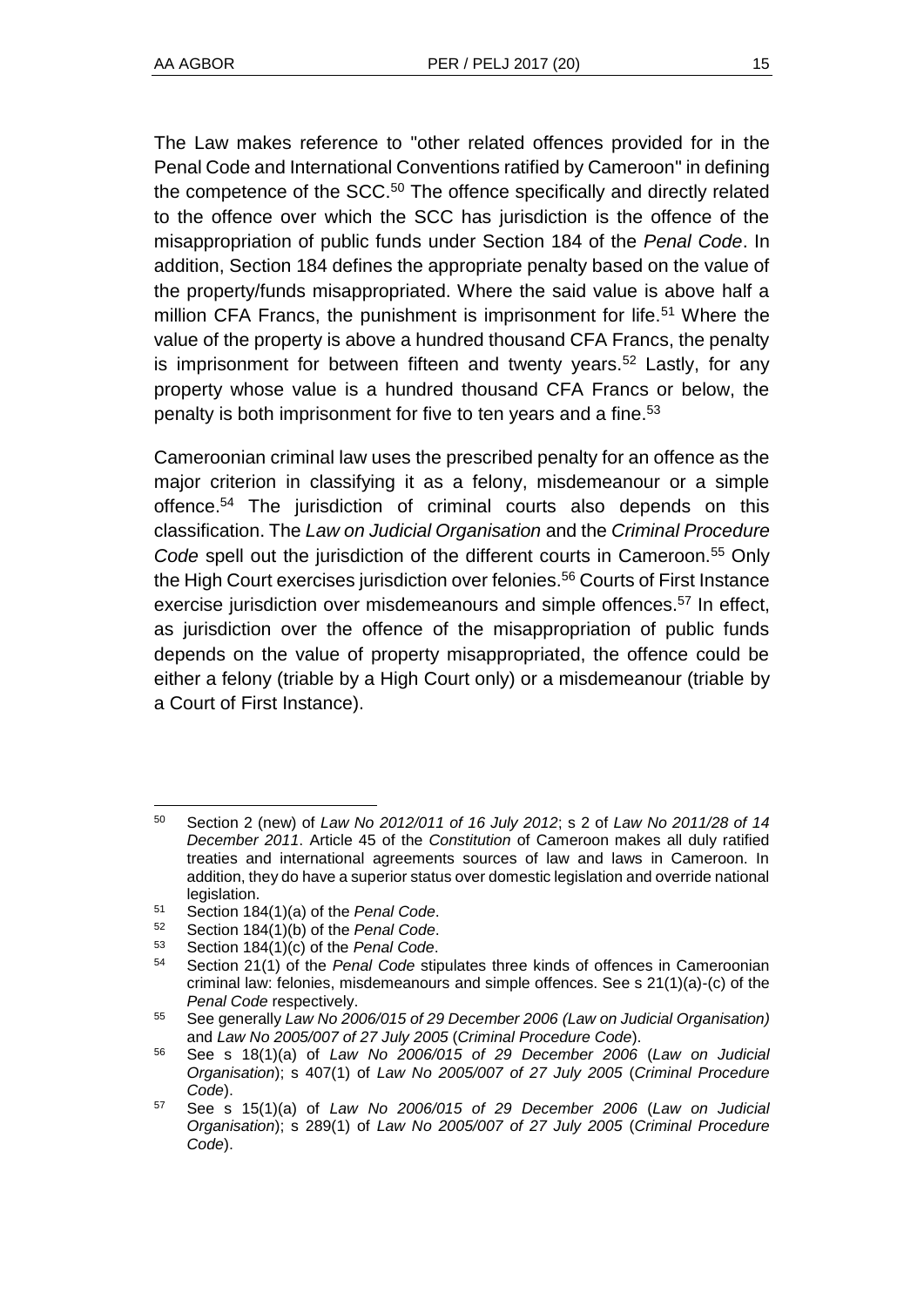## *3.2 Composition*

The Law creating the SCC spells out its composition.<sup>58</sup> It comprises three distinct sections: the Bench, the Legal Department and the Registry.<sup>59</sup> The Bench comprises a President, one or more Vice-Presidents, one or more judges and one or more Examining Magistrates.<sup>60</sup> At the Legal Department, there is a *Procureur-Général*, one or more Advocates-General and one or more Deputy *Procureurs-Général*. <sup>61</sup> The Registry comprises a Registrar-in-Chief, one or more Section Heads, one or more Registrars and Registrars working with the Examining Magistrate.<sup>62</sup> Judicial officers, court registrars and judicial police officers assigned to the SCC are bound by the rules and regulations of their respective professions.<sup>63</sup>

## *3.3 Proceedings*

l

As mentioned above, the Law creating the SCC simply introduces a new Court into the Cameroon judicial system, with a specific and superior jurisdiction over a specific class of offences. The Law does not create any new criminal offence. Neither does it introduce a new procedure to be applied by the SCC. In fact, it states clearly that the "rules of procedure shall be the same as those provided for by the Criminal Procedure Code".<sup>64</sup>

Complaints, accusations or petitions relating to any of the offences over which the SCC has jurisdiction shall be subject to investigations.<sup>65</sup> Such investigations shall be ordered by the *Procureur-Général* of the SCC.<sup>66</sup> The *Procureur-Général* performs the functions of the State Counsel during preliminary or judicial investigations, $67$  and has control over a specialized corps of judicial police officers charged with the responsibility of investigating and carrying out rogatory commissions.<sup>68</sup>

The conduct of preliminary investigations is limited to thirty days, after which they must be closed.<sup>69</sup> This period, however, is renewable twice.<sup>70</sup> In

<sup>58</sup> Section 4 of *Law No 2011/028 of 14 December 2011*.

<sup>59</sup> Section 4 of *Law No 2011/028 of 14 December 2011*.

<sup>60</sup> Section 4 of *Law No 2011/028 of 14 December 2011*.

<sup>61</sup> Section 4 of *Law No 2011/028 of 14 December 2011*.

<sup>62</sup> Section 4 of *Law No 2011/028 of 14 December 2011*.

<sup>63</sup> Section 5 of *Law No 2011/028 of 14 December 2011*.

<sup>64</sup> Section 6 of *Law No 2011/028 of 14 December 2011*.

<sup>65</sup> Section 7(1) of *Law No 2011/028 of 14 December 2011*.

<sup>66</sup> Section 7(1) of *Law No 2011/028 of 14 December 2011*.

<sup>67</sup> Section 7(2) of *Law No 2011/028 of 14 December 2011*.

<sup>68</sup> Section 7(1) of *Law No 2011/028 of 14 December 2011*.

<sup>69</sup> Section 7(4) of *Law No 2011/028 of 14 December 2011*.

<sup>70</sup> Section 7(4) of *Law No 2011/028 of 14 December 2011*.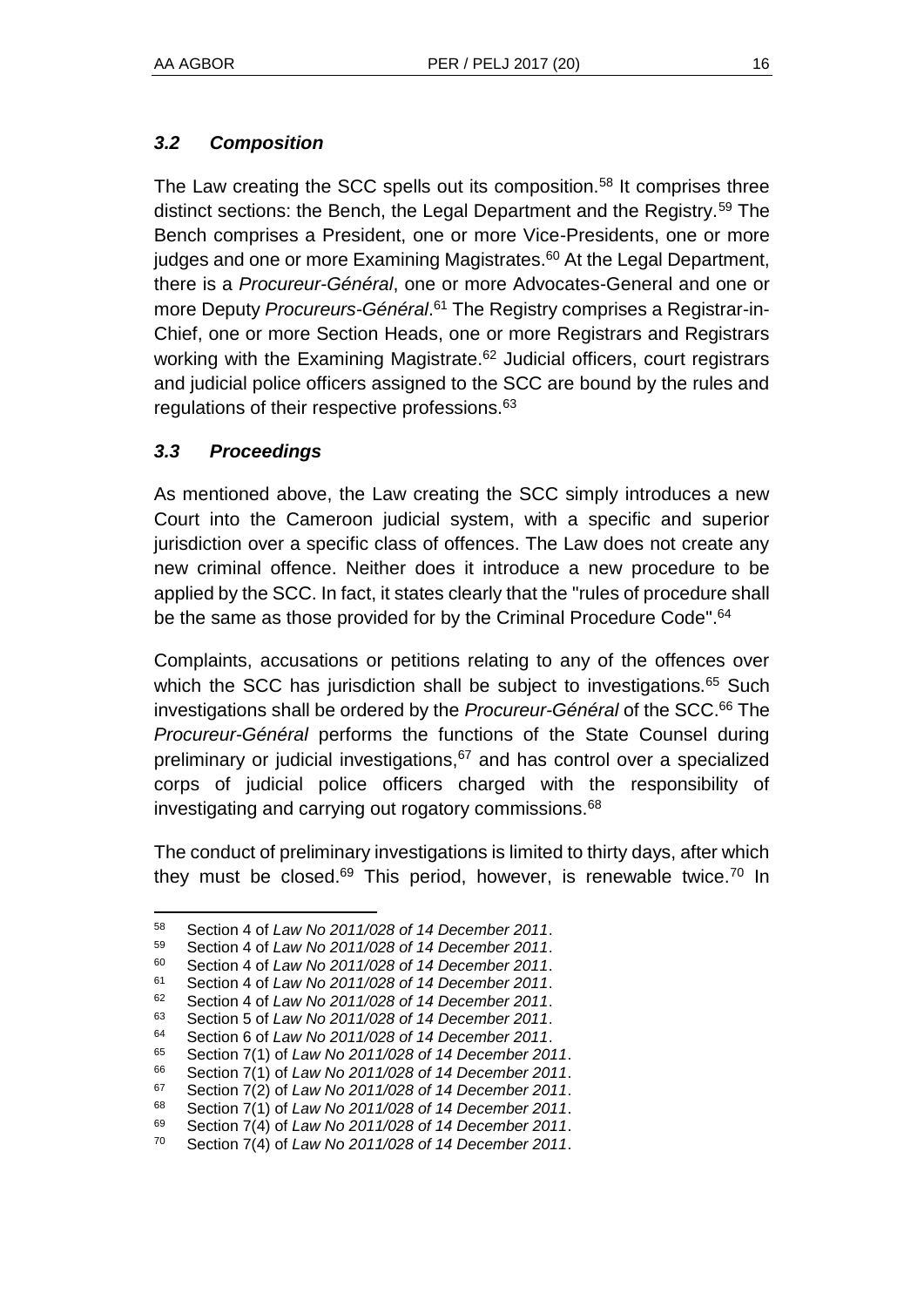determining how long an accused person shall be remanded in custody, reference must be made to the *Criminal Procedure Code*. <sup>71</sup> Upon closure of the preliminary investigations, the case shall be forwarded to the *Procureur-Général,* who may either close the case file or order the conduct of a judicial inquiry.<sup>72</sup> In cases where the loss complained of is below the amount stipulated in Section 2, the *Procureur-Général* of the SCC shall transfer the case file to the competent *Procureur-Général*. 73

A trial Court seized of offences falling within the competence of the SCC shall immediately declare itself incompetent.<sup>74</sup> In addition, the *Procureur-Général* may request for the same procedure by seizing his counterpart of the Court of Appeal of the Court exercising jurisdiction over such an offence.<sup>75</sup>

Upon receipt of a holding charge, the President of the SCC shall designate a judicial officer to carry out a preliminary investigation into the matter.<sup>76</sup> Detained individuals may petition for release on bail. Applications for bail must be made to the Examining Magistrate, who shall hear and determine them in terms of the provisions of Section 25(3) of the *Law on Judicial Organisation*. <sup>77</sup> At establishment, the Law required the Legal Department to be notified of all petitions for bail lodged with the Examining Magistrate. It required that they be processed within forty-eight hours.<sup>78</sup> The amended Law does not stipulate any time limit.

Preliminary inquiries shall be closed within one hundred and eighty days after the preferment of a holding charge.<sup>79</sup> The Examining Magistrate is required to forward the non-committal order to the Legal Department and the parties within forty-eight hours of closure.<sup>80</sup> No appeal can be filed against a committal order. Any appeal made in this case shall only be put in the case-file. $81$  In essence, these provisions mean that a decision to remand

 $\overline{a}$ 

<sup>71</sup> Section 7(4) of *Law No 2011/028 of 14 December 2011*.

<sup>72</sup> Section 7(6) of *Law No 2011/028 of 14 December 2011*.

<sup>73</sup> Section 7(6) of *Law No 2011/028 of 14 December 2011*.

<sup>74</sup> Section 8(1) of *Law No 2011/028 of 14 December 2011*.

<sup>75</sup> Section 8(2) of *Law No 2011/028 of 14 December 2011*.

<sup>76</sup> Section 9(1) of *Law No 2012/011 of 16 July 2012*.

<sup>77</sup> Section 25(3) of *Law No 2006/16 of 29 December 2006* in effect empowers the Examining Magistrate to grant bail to a defendant.

<sup>78</sup> Section 9(2) of *Law No 2011/028 of 14 December 2011*.

<sup>79</sup> Section 9(3) of *Law No 2012/011 of 16 July 2012*.

<sup>80</sup> Section 9(3) of *Law No 2012/011 of 16 July 2012*.

<sup>81</sup> Section 9(4) of *Law No. 2012/011 of 16 July 2012*.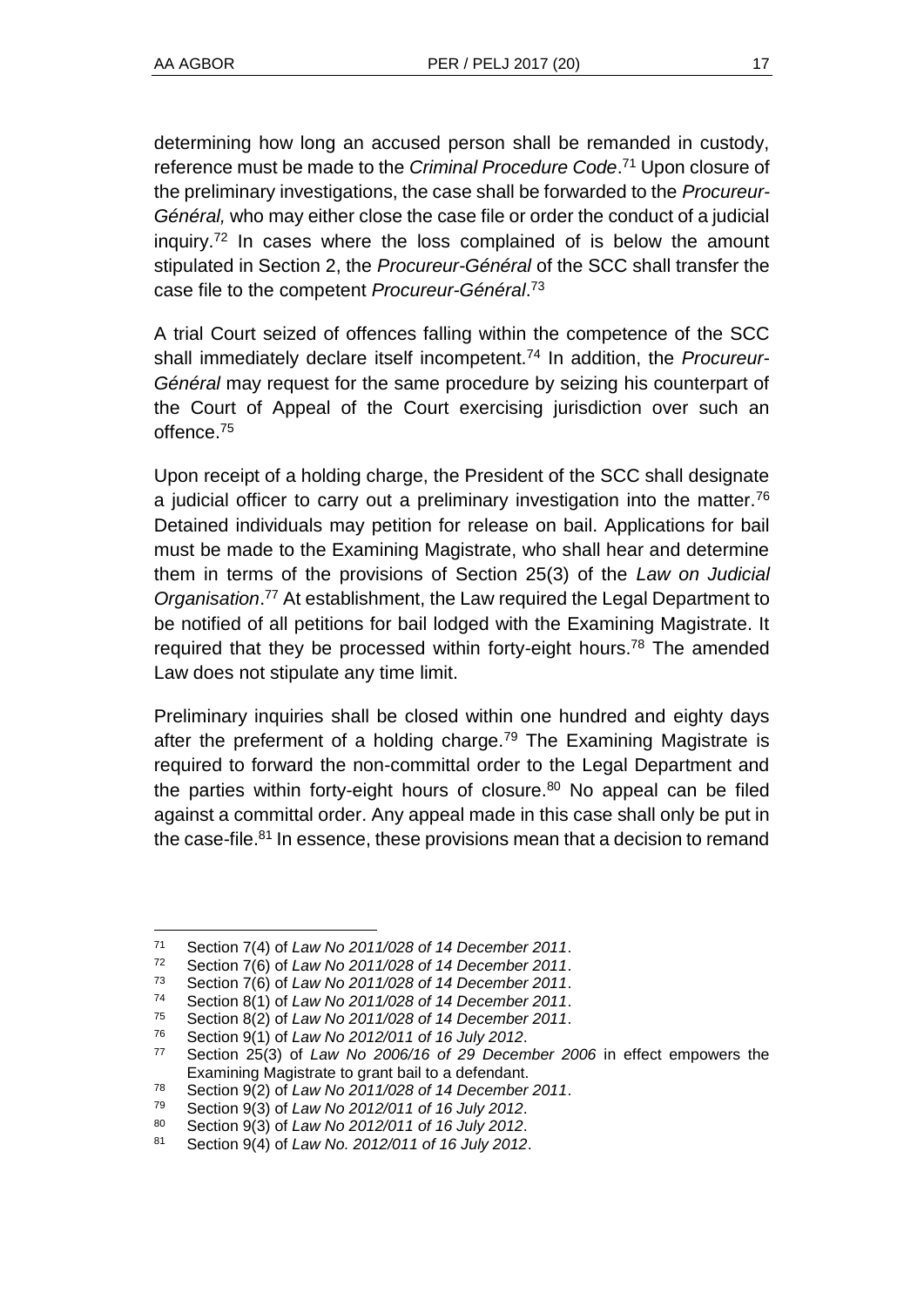a suspect or accused in custody is not subject to appeal. Any appeal made in such a circumstance shall be for the record only.

Cases closed by a non-committal order or by a partial non-committal order with a committal order may be appealed against by the *Procureur-Général* of the SCC.<sup>82</sup> Such appeal shall be filed before the Inquiry Control Chamber of the Supreme Court within seventy-two hours of service of the Examining Magistrate's ruling on the *Procureur-Général*. 83

It is permissible to raise objections before the SCC. Objections relating to a lack of jurisdiction raised before the Examining Magistrate shall be deposited in the case file and referred to the SCC when the closure of the Preliminary Inquiry is by a committal order.<sup>84</sup> However, appeals made against the rulings of the Examining Magistrate as to nullity relating to public order shall be forwarded to the Inquiry Control Chamber of the Supreme Court.<sup>85</sup> The applicability of these provisions governing the proceedings of the SCC is extended to every ordinary criminal court in Cameroon, specifically, the Court of First Instance and the High Court (as they are empowered to exercise jurisdiction over matters involving loss caused by misappropriation falling below 50,000,000 CFA Francs.<sup>86</sup> In such cases, appeals as provided in Section 9(5) and (6) shall be filed by the competent State Counsel. Such appeals shall be made before the Inquiry Control Chamber of the Supreme Court. Such appeals shall be heard and determined within a maximum period of fifteen days from the date of seizure.<sup>87</sup>

Noteworthy is the fact that the Law that creates the Special Criminal Court and the amendment thereto oust the jurisdiction of the Court of Appeal on matters relating specifically to offences tried by the SCC. The *Criminal Procedure Code* states that all judgments, including those delivered by a Military Court, are subject to appeal, unless otherwise provided by law.<sup>88</sup> Such judgments, as contemplated above, refer to judgments from the Courts of First Instance and High Courts (with ordinary criminal jurisdiction over simple offences, misdemeanours and felonies respectively). As spelt

l

<sup>82</sup> Section 9(5) of *Law No 2012/011 of 16 July 2012*.

<sup>83</sup> Section 9(5) of *Law No 2012/011 of 16 July 2012*.

<sup>84</sup> Section 9(6) of *Law No 2012/011 of 16 July 2012*.

<sup>85</sup> Section 9(6) of *Law No 2012/011 of 16 July 2012*.

<sup>86</sup> Section 9(7) of *Law No 2012/011 of 16 July 2012*.

<sup>87</sup> Section 9(7) of *Law No 2012/011 of 16 July 2012*.

<sup>88</sup> Section 436 of *Law No 2005/007 of 27 July 2005*.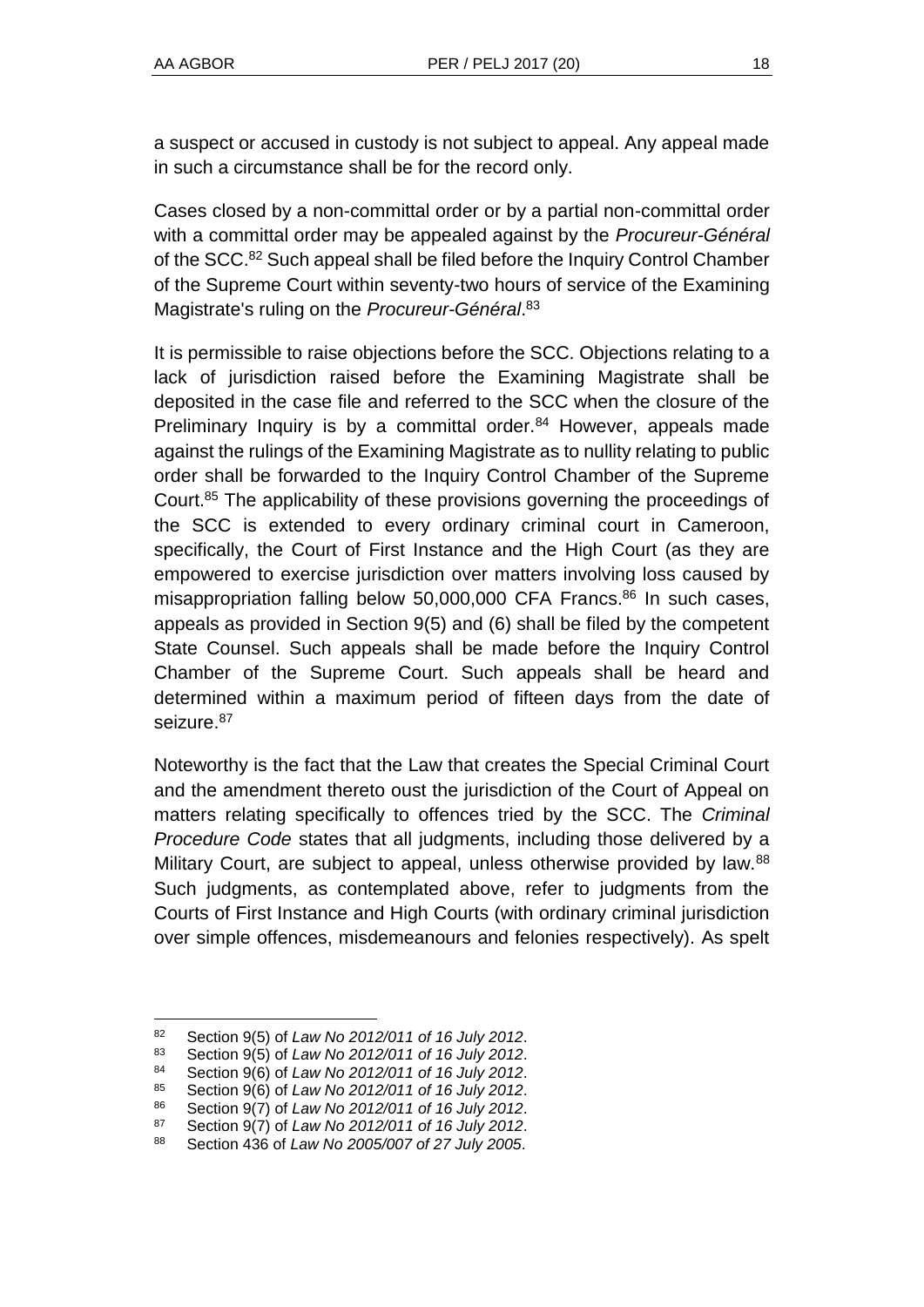out in this Law, any appeal against any judgment rendered by the SCC can be made only to the Supreme Court.

The President of the Court, after consultation with the *Procureur-Général*, shall fix a hearing date.<sup>89</sup> A hearing shall be scheduled no more than thirty days after the committal order.<sup>90</sup> The Court shall sit in a panel to hear and determine the matters referred to it. $91$  The panel shall be appointed by the President of the Court.<sup>92</sup> Unlike the criminal procedure in ordinary criminal courts, the SCC determines the number of witnesses to be summoned for each party in the case.<sup>93</sup> Where there is a procedural objection relating to the jurisdiction of the SCC, the objection shall be determined alongside the entire judgment on the merits.<sup>94</sup> The Court shall hear and determine the matter within six months.<sup>95</sup> However, this period may be extended by three months by Order of the President of the Court.<sup>96</sup>

The jurisdiction is original. However, unlike other courts in Cameroon, appeals against decisions of the SCC shall be made directly to the Supreme Court.<sup>97</sup> Appeals made by the Legal Department shall be based both on the facts and on points of law.<sup>98</sup> Appeals of other parties shall be based solely on points of law.<sup>99</sup> An appeal must be lodged within forty-eight hours after the SCC has handed down its judgment.<sup>100</sup> The appeal must be examined within six months.<sup>101</sup> This, again, is another key difference in the criminal procedure during and after trials by the SCC: the time-limit set for appeals against judgments delivered by Courts of First Instance, High Courts and Military Courts is ten days with effect from the day following the date of delivery of the judgment.<sup>102</sup>

## **4 Supplementary legislation on the SCC**

In addition to the relevant Laws creating and amending the SCC, three presidential decrees were passed to address the administrative

l <sup>89</sup> Section 10(1) of *Law No 2012/011 of 16 July 2012*.

<sup>90</sup> Section 10(1) of *Law No 2012/011 of 16 July 2012.*

<sup>91</sup> Section 10(2) of *Law No 2012/011 of 16 July 2012*.

<sup>92</sup> Section 10(2) of *Law No 2012/011 of 16 July 2012*.

<sup>93</sup> Section 10(3) of *Law No 2012/011 of 16 July 2012*.

<sup>94</sup> Section 10(5) of *Law No 2012/011 of 16 July 2012*.

<sup>95</sup> Section 10(6) of *Law No 2012/011 of 16 July 2012*.

<sup>96</sup> Section 10(6) of *Law No 2012/011 of 16 July 2012*.

<sup>97</sup> Section 11(1) of *Law No 2012/011 of 16 July 2012*. <sup>98</sup> Section 11(2) of *Law No 2012/011 of 16 July 2012*.

<sup>99</sup> Section 11(3) of *Law No 2012/011 of 16 July 2012*.

<sup>100</sup> Section 12 of *Law No 2012/011 of 16 July 2012*.

<sup>101</sup> Section 13(3) of *Law No 2012/011 of 16 July 2012*.

<sup>102</sup> Section 440(1) of *Law No 2005/007 of 27 July 2005*.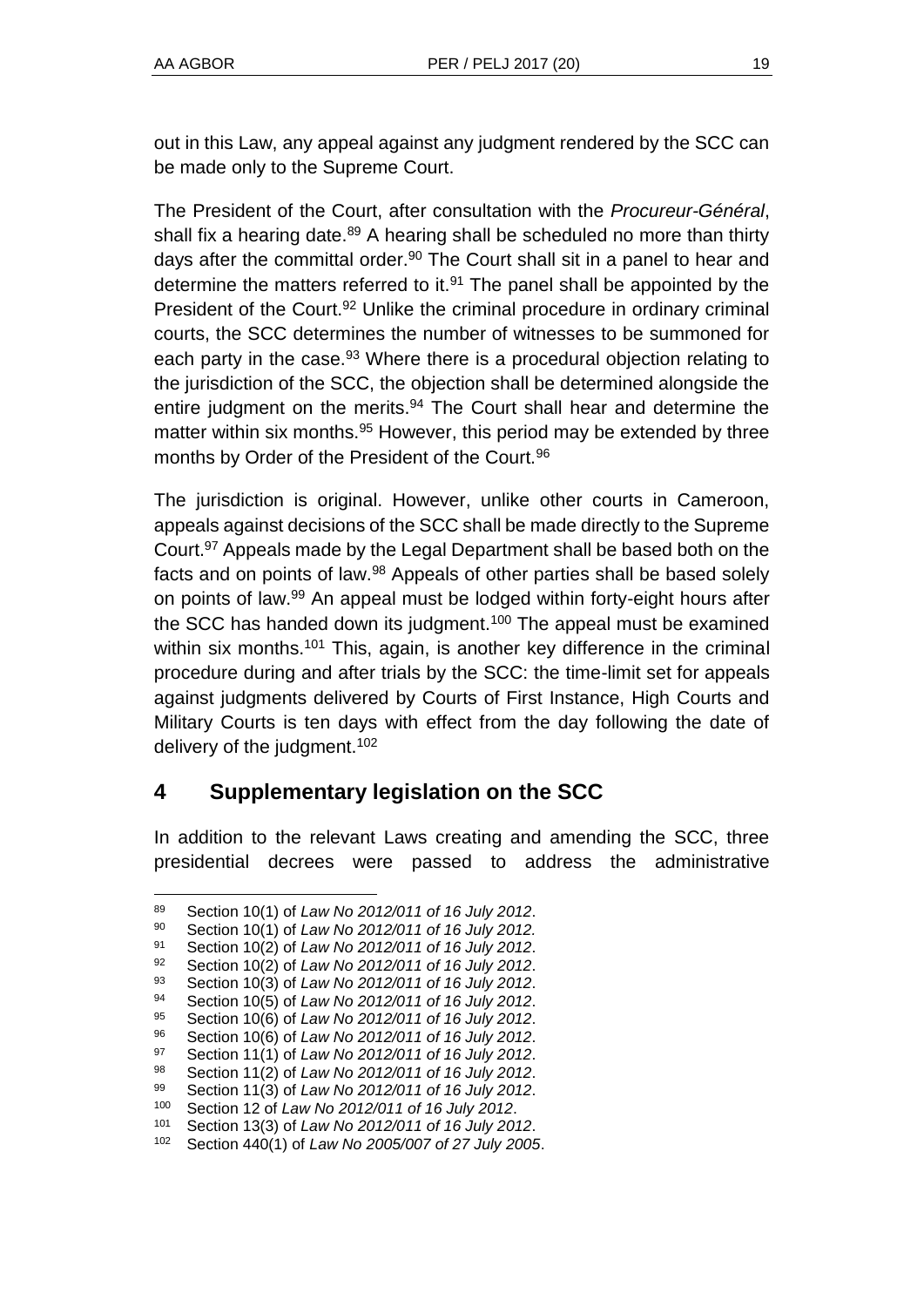organisation of the SCC; the establishment and organisation of Specialised Corps of Judicial Police Officers of the SCC, and lastly, the decree fixing modalities for the restitution of the *corpus delicti*. Below is a discussion of these three presidential decrees.

## *4.1 Presidential Decree No 2012/223 of 15 May 2012 on the Administrative Organisation of the SCC*

The purpose of this Presidential Decree was to set up the administrative organisation of the SCC.<sup>103</sup> Two administrative units having operational relevance to the functioning of the SCC were created: the Registry and the Legal Department. The Registry is headed by a Registrar-in-Chief, who must possess the rank of at least a Senior Court Registrar. The Registrarin-Chief provides oversight and is responsible for the functioning of the Registry of the SCC. Divided into two criminal sections (Criminal Section I and Criminal Section II), each of these sections shall perform the following functions: the treatment of criminal matters and cases of the misappropriation of property worth above or equal to 50000000 CFA Francs and related offences; ensure hearings are carried out; draft judgments; register judgments delivered and issue authentic copies, copies and engrossed copies thereof to the parties; prepare records of proceedings and statistical returns; prepare criminal records; register challenges and appeals filed by parties; and transmit appeal files that are ready to the Registry of the Court of Appeal.<sup>104</sup>

The Legal Department is split into three sub-units, each performing different tasks. These are the Administrative and Financial Affairs Services; the Criminal Affairs Services and the Court Registry, Legal Department and Judicial Professions Control Services.<sup>105</sup> Each of these sub-units is headed by a different calibre of employees.<sup>106</sup> The Criminal Affairs Services comprises the Mail and Card-file Bureau,<sup>107</sup> the Criminal Matters Bureau,<sup>108</sup> the Transit Matters Bureau<sup>109</sup> and the Execution of Sentences and Criminal Statistics Bureau<sup>110</sup>

l <sup>103</sup> Section 1 of *Presidential Decree No 2012/223 of 15 May 2012*.

<sup>104</sup> Section 5 of *Presidential Decree No 2012/223 of 15 May 2012*.

<sup>105</sup> Section 6 of *Presidential Decree No 2012/223 of 15 May 2012*.

<sup>106</sup> Sections 7, 9, and 11 respectively of *Presidential Decree No 2012/223 of 15 May 2012*.

<sup>107</sup> Sections, 9, and 10(1) of *Presidential Decree No 2012/223 of 15 May 2012*.

<sup>108</sup> Sections 9, and 10(2) of *Presidential Decree No 2012/223 of 15 May 2012*.

<sup>109</sup> Sections 9, and 10(3) of *Presidential Decree No 2012/223 of 15 May 2012*.

<sup>110</sup> Sections 9, and 10(4) of *Presidential Decree No 2012/223 of 15 May 2012*.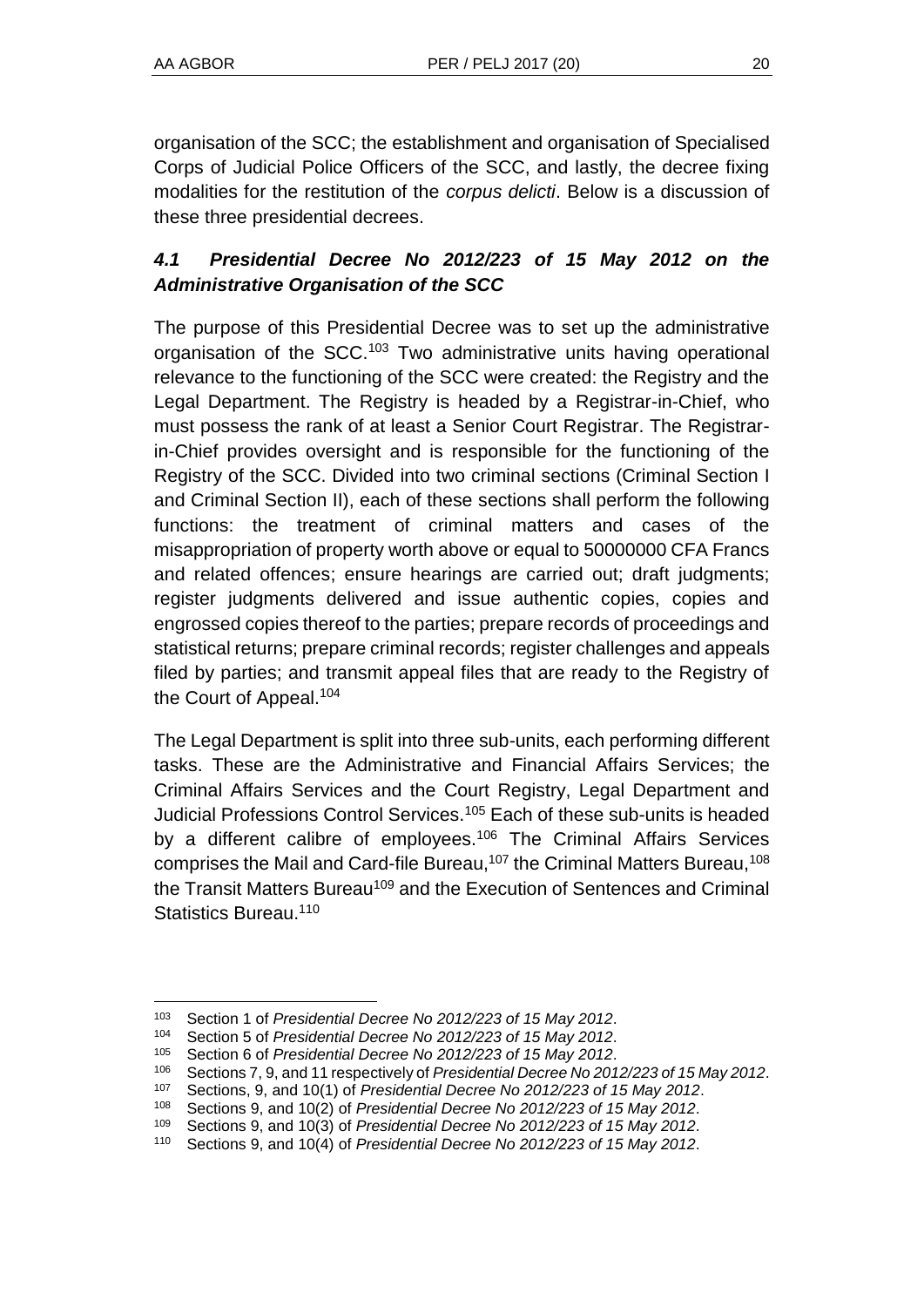## *4.2 Presidential Decree No 2013/131 of 03 May 2013 on the Organisation and Functioning of the Specialized Corps of Judicial Police Officers of the SCC*

The Presidential Decree created a specialised Corps of Judicial Police Officers of the SCC with its base at the Headquarters of the SCC.<sup>111</sup> Judicial Police Officers have national jurisdiction.<sup>112</sup> They operate under the supervision and control of the *Procureur-Général* of the SCC, and are responsible for conducting investigations concerning the embezzlement of public funds and related offences where the loss amounts to a minimum of 50000000 CFA Francs; and the execution of court warrants and rogatory commissions falling within the jurisdiction of the SCC.<sup>113</sup> Judicial Police Officers receive instructions from the *Procureur-Général*. <sup>114</sup> They conduct their investigations in accordance with the provisions of the *Criminal Procedure Code*. <sup>115</sup> Reports of these investigations are forwarded to the *Procureur-Général.*<sup>116</sup> In performing their duties, Judicial Police Officers may solicit the assistance of experts.<sup>117</sup>

The Judicial Police Corps comprises two main Units: an Investigations Division and an Administrative Services Division.<sup>118</sup> The Investigations Division is composed of a Division Head, a Deputy Division Head and Research Officers.<sup>119</sup> The Administrative Services Division comprises the General Affairs Service, the Personnel, Training and Retraining Service, the Records Service and the Seals Office.<sup>120</sup>

## *4.3 Decree No 2013/288 of 04 September 2013 Fixing Modalities for the Restitution of the* **corpus delicti**

As discussed earlier, the jurisdiction of the SCC is limited to individuals who bear responsibility for the misappropriation of public funds of at least 50000000 CFA Francs. The amount of funds misappropriated determines whether jurisdiction will be exercised by the SCC or by the High Court or Court of First Instance.

l <sup>111</sup> Section 1 of *Presidential Decree No 2013/131 of 03 May 2013*.

<sup>112</sup> Section 2 of *Presidential Decree No 2013/131 of 03 May 2013*.

Section 3 of *Presidential Decree No* 2013/131 of 03 May 2013.

<sup>114</sup> Section 4(1) of *Presidential Decree No 2013/131 of 03 May 2013*.

<sup>115</sup> Section 4(1) of *Presidential Decree No 2013/131 of 03 May 2013*.

<sup>116</sup> Section 4(2) of *Presidential Decree No 2013/131 of 03 May 2013*.

<sup>117</sup> Section 4(3) of *Presidential Decree No 2013/131 of 03 May 2013*.

<sup>118</sup> Section 6 of *Presidential Decree No 2013/131 of 03 May 2013*.

<sup>119</sup> Section 7(1) of *Presidential Decree No 2013/131 of 03 May 2013*.

<sup>120</sup> Section 8(1) of *Presidential Decree No 2013/131 of 03 May 2013*.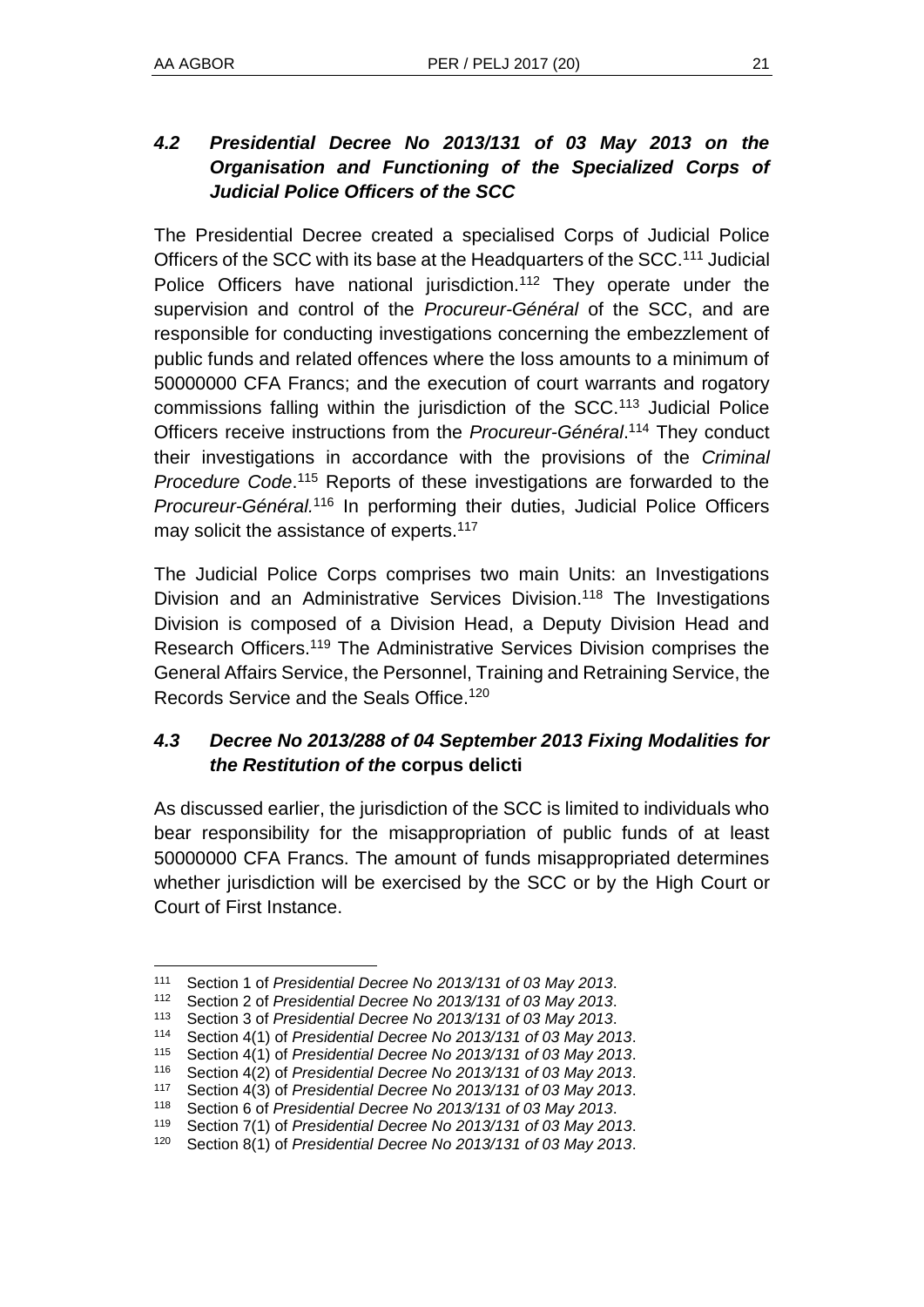l

Given the fact that the *corpus delicti* of the offence involves the misappropriation of public funds (as construed, funds include property, whose value is assessed in order to determine what court is to exercise jurisdiction), modalities on restitution of the *corpus delicti* (the misappropriated funds) are addressed in the Presidential Decree of 2013.

The restitution of the *corpus delicti* is contemplated in Presidential Decree No 2013/131 of 03 May 2013 establishing the organisation and functioning of the Specialised Corps of Judicial Police Officers of the SCC, where it is stipulated as follows:

Any offer to restitute the *corpus delicti* in cash or in kind in the course of the preliminary investigation shall be recorded in the report forwarded to the *Procureur-Général* of the SCC.<sup>121</sup>

The essence of this provision is to indicate to the authorities during the course of preliminary investigations that the accused against whom sufficient evidence exists for having misappropriated public funds has offered to restore such funds to the state coffers. As prescribed by the Presidential Decree fixing the modalities for the restitution of the *corpus delicti*, cases where such restitution takes place before the seizure of the Court by the committal order of the Examining Magistrate or by the judgment of the Inquiry Control Chamber of the Supreme Court, the *Procureur-Général* may, upon a written authorisation by the Minister of Justice, enter a *nolle prosequi*. <sup>122</sup> However, if the restitution is effected after the Court is already seized of the matter, the *Procureur-Général* of the SCC may, upon a written authorisation by the Minister of Justice, enter a *nolle prosequi* against the proceedings prior to any judgment on the merits and the Court seized of the matter shall inflict the forfeitures under Section 30 of the *Penal Code* and mention will be made in the criminal record.<sup>123</sup>

The restitution of the *corpus delicti* may be in cash or in kind.<sup>124</sup> Restitution in cash occurs where the accused restores the totality of the sum of money he is accused of having misappropriated or restores the monetary value of the misappropriated property.<sup>125</sup> On the other hand, restitution in kind refers to where the accused person restores the misappropriated property whose value amounts to the sum for which he is said to have misappropriated.<sup>126</sup>

<sup>121</sup> Section 5 of *Presidential Decree No 2013/131 of 03 May 2013*.

<sup>122</sup> Section 3(1) of *Presidential Decree No 2013/131 of 03 May 2013.*

<sup>123</sup> Section 3(2) of *Presidential Decree No 2013/131 of 03 May 2013*.

<sup>124</sup> Section 4(1) of *Presidential Decree No 2013/131 of 03 May 2013*.

<sup>125</sup> Section 4(2) of *Presidential Decree No 2013/131 of 03 May 2013*.

<sup>126</sup> Section 4(3) of *Presidential Decree No 2013/131 of 03 May 2013*.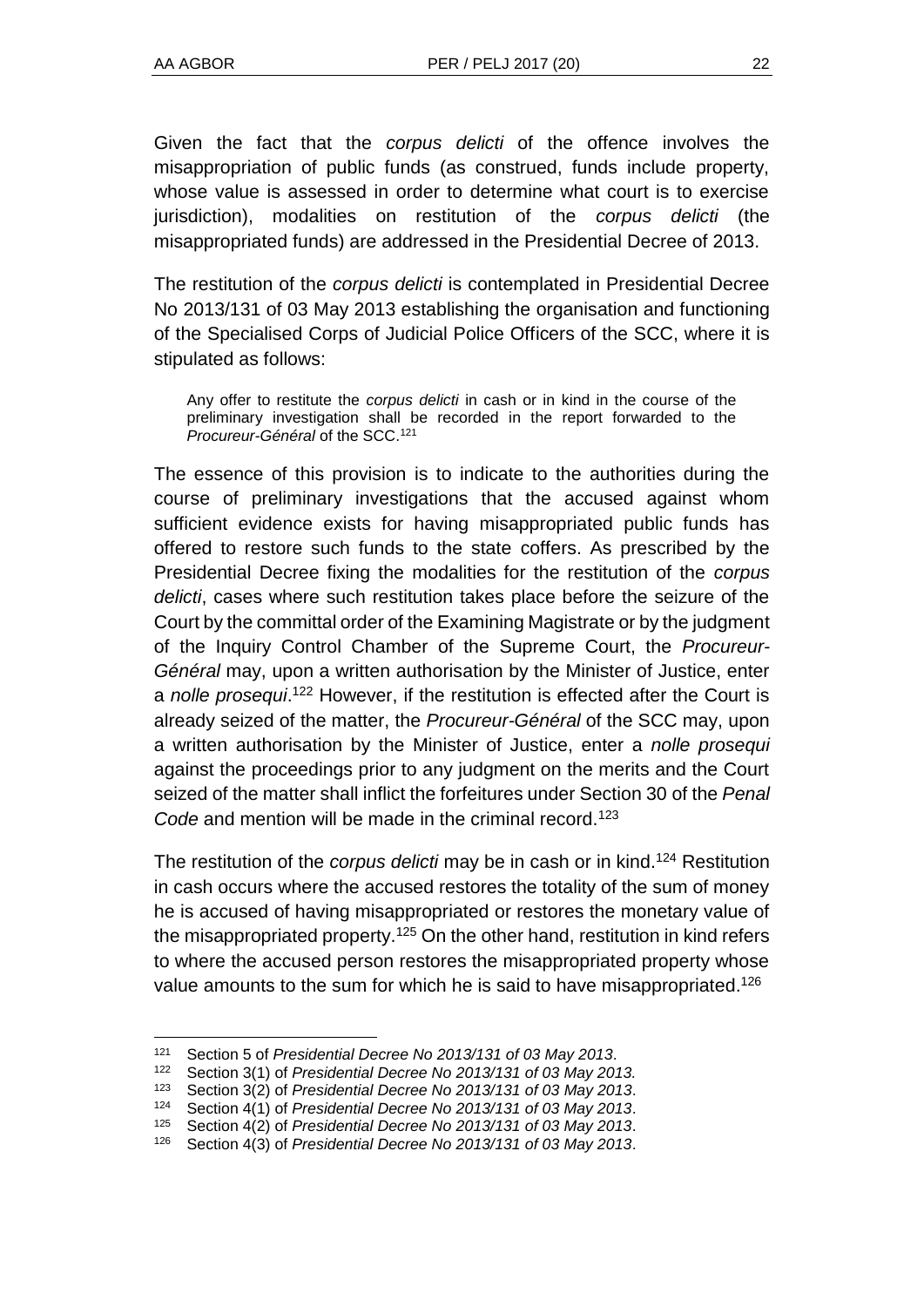l

Restitution in cash is effected by payment to the Public Treasury, against which a receipt is delivered on the total amount the accused is said to have misappropriated. Such proof of payment is handed to the authority before whom proof of restitution in cash is made. It may be effected at a preliminary investigation, at the preliminary inquiry, at the Legal Department of the SCC, before the President of the SCC, or during a session of the Court.

In cases of a "proposal of restitution in kind", the application shall be exclusively made before the *Procureur-Général* of the SCC.<sup>127</sup> The *Procureur-Général* shall draw up a report expressly mentioning the application for a *nolle prosequi* by the accused.<sup>128</sup> Such a report and proof of the physical existence of the said property shall be forwarded by the *Procureur-Général* to the Minister of Justice within 72 hours.<sup>129</sup> The Minister of Justice shall seize the competent administrative body thereof for the evaluation of the property offered in restitution within a time limit prescribed by him.<sup>130</sup> Expertise expenses and fees related to such an evaluation shall be borne by the accused.<sup>131</sup>

Restitution of the *corpus delicti* does not automatically translate into the termination of criminal investigation or the entering of a *nolle prosequi*. It is merely a factor that may be adjudged by the competent authorities as to whether it suffices to discontinue criminal investigations. Depending on the stage at which an offer for restitution is made, it may result in a *nolle prosequi*, the imposition of the forfeitures provided in Section 30 of the *Penal Code* and the entering of a criminal record.

Even though the jurisdiction of the SCC is limited to cases of the misappropriation of public funds of at least 50000000 CFA Francs, different courts that are seized of this offence as stipulated in Section 184(1) of the *Penal Code* shall apply the modalities prescribed in this Decree.<sup>132</sup> In other words, restitution of the *corpus delicti*, whether in cash or in kind, is not limited to accused persons tried by the SCC. Accused persons indicted and investigated for the offence of the misappropriation of public funds may offer to restore the *corpus delicti* in cash or in kind.

Since the enactment of this Decree, numerous individuals suspected of or investigated for the misappropriation of public funds have restored the

<sup>127</sup> Section 11(1) of *Presidential Decree No 2013/131 of 03 May 2013*.

<sup>128</sup> Section 11(2) of *Presidential Decree No 2013/131 of 03 May 2013*.

<sup>129</sup> Section 11(2) of *Presidential Decree No 2013/131 of 03 May 2013*.

<sup>130</sup> Section 11(3) of *Presidential Decree No 2013/131 of 03 May 2013*.

<sup>131</sup> Section 11(3) of *Presidential Decree No 2013/131 of 03 May 2013*.

<sup>132</sup> Section 12 of *Presidential Decree No 2013/131 of 03 May 2013*.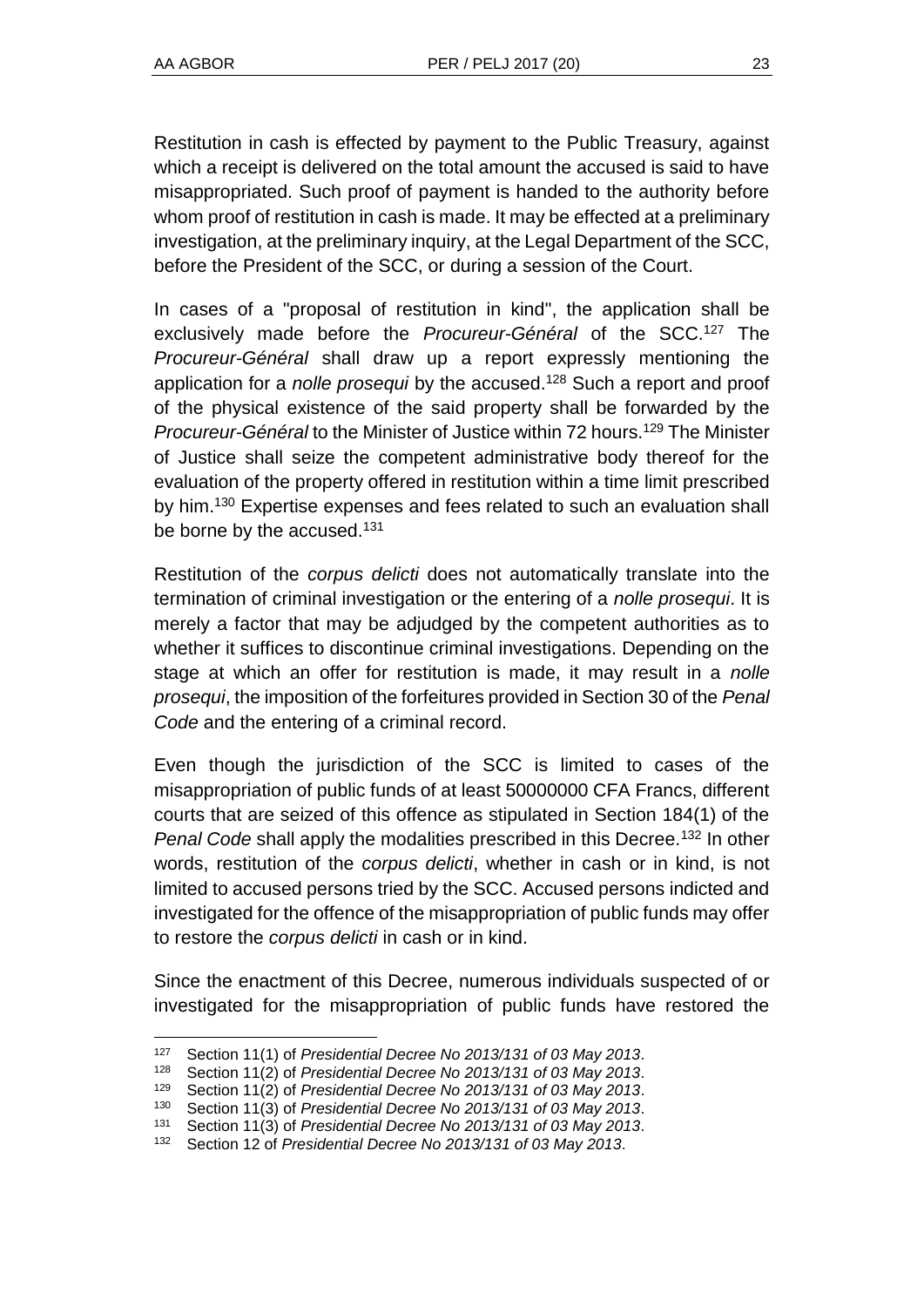*corpus delicti*. In some of these cases the criminal proceedings were discontinued.<sup>133</sup> The judgments rendered in such cases ordered the restitution of the *corpus delicti*. In addition, guilty persons were ordered to pay damages as the *Criminal Procedure Code* permits the institution of both criminal proceedings (by the Legal Department) and civil action (by the affected party).<sup>134</sup> In addition, a fine, one of the principal penalties of Cameroonian criminal law, could be imposed, in addition to a term of imprisonment.

## **5 SCC in operation since 2011**

Given Cameroon's record of corruption, especially cases of misappropriation perpetrated by top political figures, it was unimaginable to conceive of the day that political rhetoric echoed by the Head of State would be translated into a reality through a law holding accountable those who perpetrate the offence of the misappropriation of public funds. On numerous instances, the Head of State expressed his displeasure with public servants who siphon off state resources for their personal gain.<sup>135</sup> The will to combat

l <sup>133</sup> For example, see the case of *Ministère Public et Etat du Cameroun (Ministère de l'Education de Base – Partie civile) C/ Haman Adama née Halimatou Kangue Maonde*, *BAORO née AZO'O NKOULOU Christine, Malonga Isoa née Nnoukou Annick Joëlle, Willayi Richard, ZEGA Stanislas, Mvondo Nyina Barthelemy, Mbeng Boniface Blaise, Besong John Besong, Ntsama Zoa Pierre, Ngo Um Deborah Angèle, Fouda François, Matat Joseph, Mekougou Ondoa Joseph et Lebongo Blaise*, Tribunal Criminel Spécial, Yaoundé, Arrêt No 026/CRIM/TCS du 19 Septembre 2013. Twelve of them paid to the Public Treasury the sum of 369.048.876 Frs CFA being the *corpus delicti* of the offence of misappropriation of public funds. Per *Ministerial Correspondence 214/CR/CAB/MINETAT/MJ/GDS of 18 September 2013*, criminal charges against twelve of the accused persons were dropped: of the remaining two accused persons, the sum of 19.812.500 Frs CFA was to be paid by Mr Mekongou Ondoa Joseph. The remaining sum of 75.004.245 Frs CFA was to be paid by Mr Lebongo Blaise, who perished in the course of the trial.

<sup>&</sup>lt;sup>134</sup> The purpose of a civil action is to provide compensation for damages resulting from the commission of an offence. Civil action can be instituted at the same time with the criminal proceedings only if such damage arose from the offence for which the accused is charged: see ss 59, 60 and 61 of *Law No 2005/007 of 27 July 2005*  (*Criminal Procedure Code*).

<sup>&</sup>lt;sup>135</sup> On various occasions the President addressed the entire nation on the issue of corruption. To mention a few of these, in his address to the nation on 6 November 1982 he remarked as follows: "… in these hard times we live in, the great and arduous task of nation-building involves … rigorous management and perseverance in effort with respect to demoralization … demobilization or destabilization manoeuvres". In his address to the nation on 31 December 2005, he said "[t]he embezzlement of public property is done to the detriment of the national community. Today I want to say solemnly that it must stop". In his communication during the Ministerial Council of 12 September 2007, the President reiterated his revulsion at this particular form of corruption in the following words: "The misappropriation of public funds, whatever the form, is a crime against the people who is deprived of the resources it deserves. It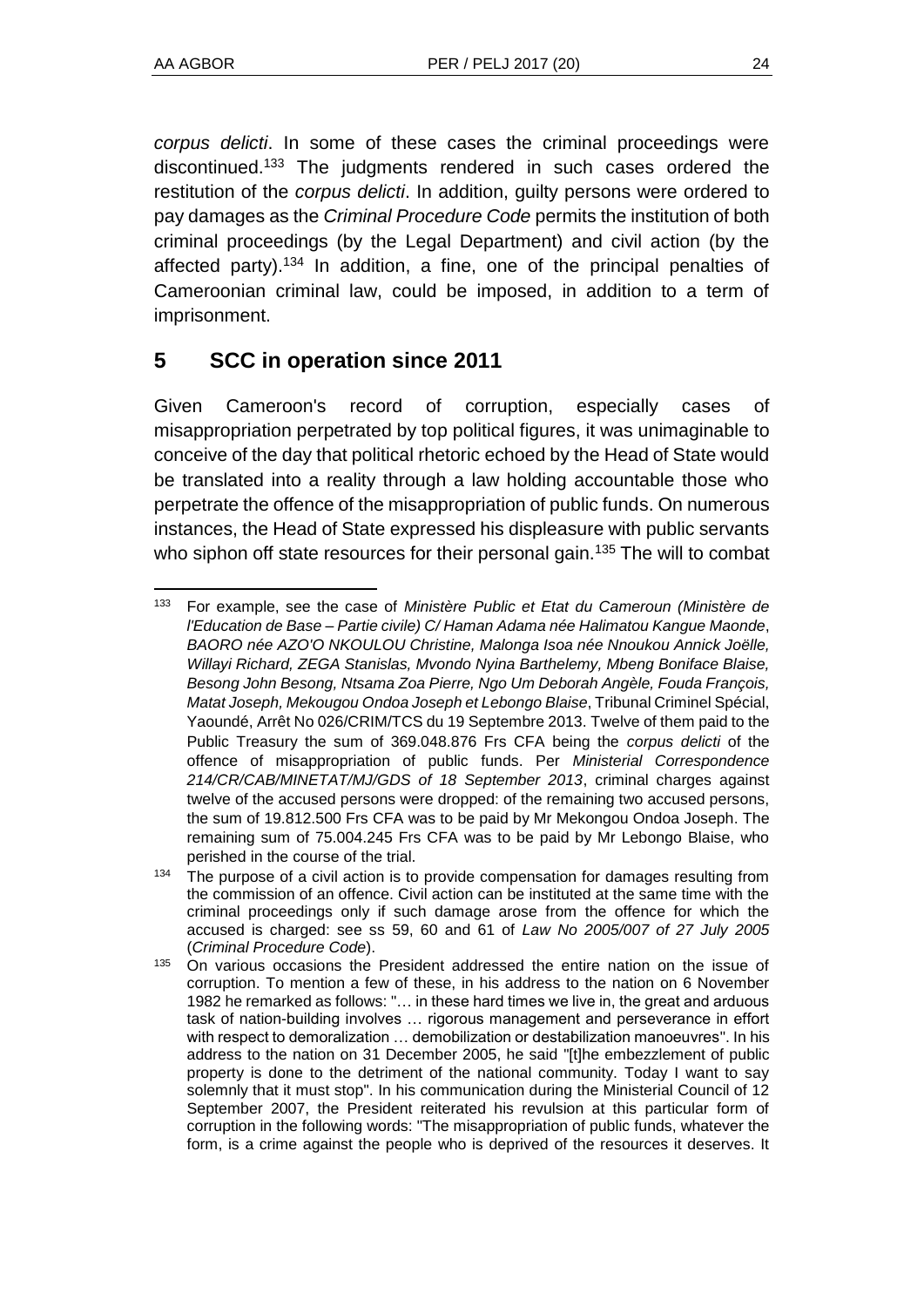l

and stop the misappropriation of public funds had been very absent: the fact that such acts could be perpetrated by top political figures who could misuse their political power and affiliations to victimise any prosecutor intending to investigate them was the biggest challenge. The establishment of the SCC and the calibre of the individuals investigated, arrested, prosecuted and convicted by this Court are evidence that such an institution was more than needed in order to defeat this invisible enemy of the Cameroonian people.

## *5.1 The arraignment of important individuals before the SCC*

Cases have been sent to the SCC from different courts across the country in instances where it was established that the funds misappropriated had reached the threshold sum of 50000000 CFA Francs. This threshold is quite high, and it is obvious that only individuals who oversee the day-to-day financial operations of State funds will be able to commit corrupt acts on such a scale. Numerous high level political figures have been taken before the SCC for misappropriating unbelievable sums of money belonging to the State. Among them are Inoni Ephraim (the former Prime Minister and Assistant Secretary General at the Presidency); Jean-Marie Atangana Mebara (the former Secretary General at the Presidency and the former Minister of Higher Education); Polycarpe Abah Abah (the former National Director of Taxation and Minister of Economy and Finances); Etogo Mbezele Luc Evariste (the Chief Inspector of the National Treasury); Ambassa Zang Dieudonné Télesphore (the former Minister and former Deputy at the National Assembly); Iya Mohammed (the former General Manager, SODECOTON); Haman Adama née Halimatou Kangue Maonde (the former Minister of Basic Education); Nguini Effa Jean Baptiste de la Salle (the former General Manager, SCDP); Yves Michel Fotso (the former General Manager, CAMAIR); Ntongo Onguene Roger (the former General Manager, ADC); Endale Marthe (the Director, SOCANET); Eny Rosper (the Director, SOTRACAM); Obouh Fegue Clément (the former General Manager, SNEC); Olanguena Awono Urbain (the former Minister of Public Health); and Metouck Charles (the former General Manager, SONARA).<sup>136</sup>

must therefore be punished with the utmost severity." In his opening speech and General Policy at the 3rd CPDM Ordinary Congress of 15 September 2011, he said: "Ladies and gentlemen, know that my determination to fight this scourge is complete and the fight against corruption will continue to intensify, uncompromisingly, without discrimination, regardless of social status or political affiliation of the alleged offender. Nobody can consider themselves above the law." He further declared that "[t]he protection of public property must be imposed on members of our party. The party leaders, ministers, general managers and parliamentarians must lead by example".

<sup>136</sup> See generally the judgments delivered by the Special Criminal Court in cases involving the individuals named above.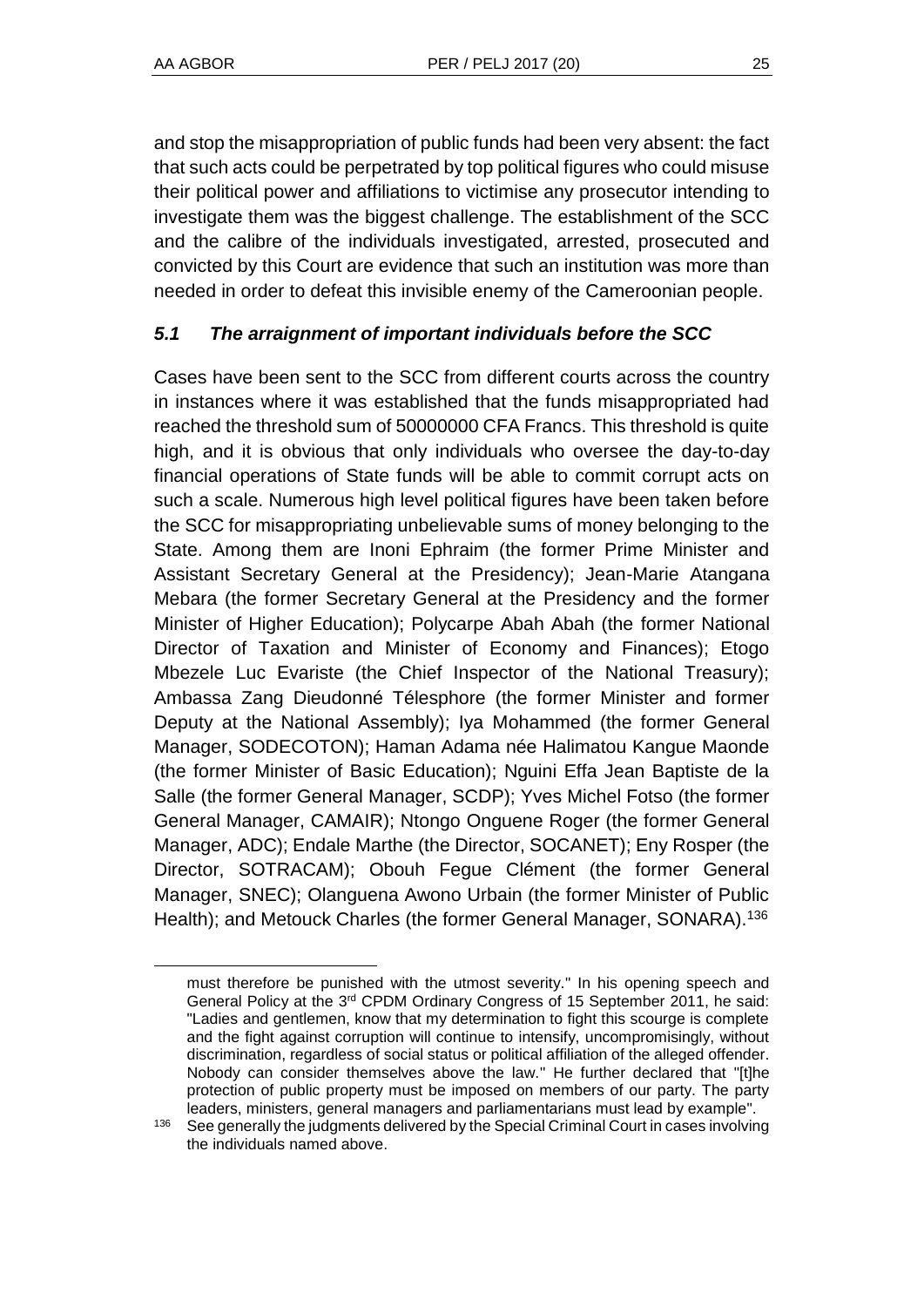The manner in which these individuals misappropriated public funds involved numerous persons within and outside the banking sectors, the establishment of fictitious business entities that would be awarded deals by the perpetrators, and the authorisation of electronic transfers and bank withdrawals that would be overseen by those within the joint criminal enterprise. The syndicated and complex nature of these illicit transactions, coupled with the high offices of the perpetrators, would have resulted in investigating them being a big legal puzzle to prosecutors, who are appointed based on their political affiliation, and are therefore inclined to attend to the requests of their appointers. In other words, such cases of top profile criminality were untouchable by the Legal Department, which focused on more ordinary individuals who misappropriated public funds.

The law must reach every individual. A fundamental principle of Cameroonian criminal law is that all persons shall be subject to the criminal law of the country.<sup>137</sup> No person is above the law. This is a cornerstone of the rule of law. The prosecution of important individuals who perpetrate the misappropriation of public funds is in fulfilment of these fundamental principles of Cameroonian criminal law, and accentuates the reach of the law and the justice system, as everyone, irrespective of position, should be subject to the law.

## *5.2 The diluted perception of the SCC*

Across the nation different individuals have expressed different reactions to the establishment of the SCC, its purpose, the timing of its establishment, and the usefulness of its imposition of imprisonment of those it finds guilty. While speculation has been rife that the SCC was devised by the President as a ploy to identify and permanently contain individuals who pose a threat to his position, there is very little evidence to substantiate such a point of view.<sup>138</sup> In my opinion, this line of reasoning is untenable, unreasonable and illogical for several reasons. First, the offence of the misappropriation of public funds has existed since the demise of colonialism, as is evidenced by its enactment in 1960. Secondly, the perpetration of the crime has, in recent decades, grown tremendously. As indicated by the judgments, the misappropriation of public funds required the complicity of numerous

l <sup>137</sup> Section 1 of the *Penal Code* provides as follows: "All persons shall be subject to the criminal law."

<sup>&</sup>lt;sup>138</sup> Speculation may grow wildly, but as any criminal proceedings, a court is limited to the law and the evidence. The expression of different perspectives may be entertained, but legal analysts look at the crime in question and find an answer to whether there is evidence to sustain the charges brought against the accused.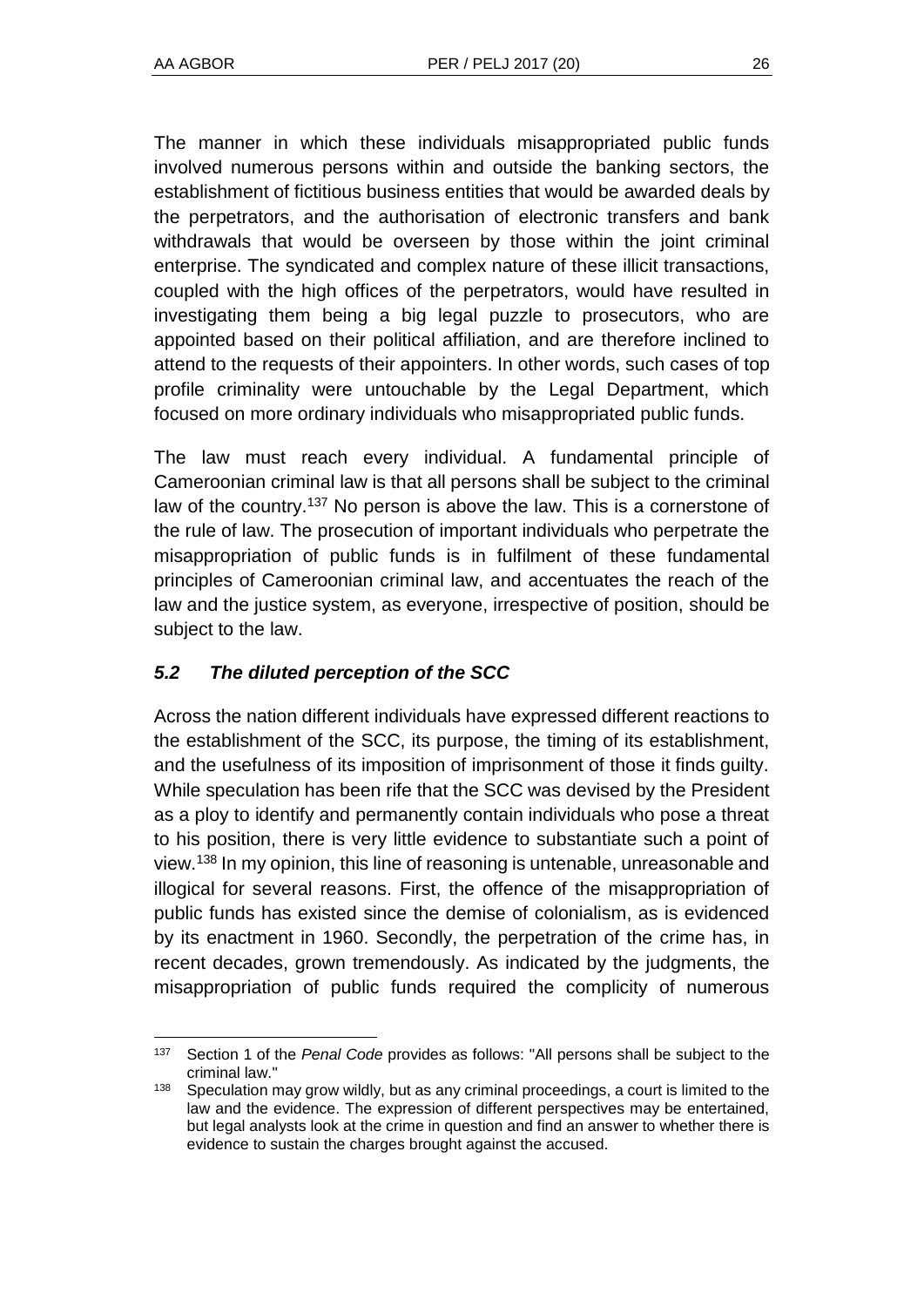individuals, both within and outside the public service. In these syndicated crimes, persons of different ranks played different roles over the years in acquiring public funds for private benefit. Thirdly, as in in every society, different crimes may attract varying degrees of attention. Terrorism and the misappropriation of public funds have become the focal crimes that are being combatted by the State in Cameroon. In the past, it was armed robbery. Fourthly, even if the prosecution of these individuals is politically motivated, the greater issue is whether our focus should be to examine whether or not the accused persons misappropriated public funds as charged. Looking at things through a political lens makes no contribution to the rule of law. If the indicted persons committed the crimes then they should be prosecuted, for it is a cardinal principle of Cameroonian criminal law that everyone is equal before the law, and no one is above the law. The law must not be used as an instrument that targets only petty criminals who commit ordinary theft. Its reach must also be felt by individuals who, invested with public trust, dishonestly take or keep public property for personal gain.

The judgments also indicate that all individuals convicted for the misappropriation of public funds were ordered to pay the said sums into the State Treasury.<sup>139</sup> In addition, they have to pay interest accrued by such sums of money as well as a fine for the offence committed.<sup>140</sup> The restitution of the *corpus delicti*, added to orders from the Court that the accused repay the funds misappropriated, plus a fine, indicate a few things. The convicted perpetrator serves a term of imprisonment and he is deprived of the proceeds of the crime (the misappropriated funds). The Cameroonian public is not bereft of its funds (as the funds are restored or repaid). Put together, all of these factors work towards the deterrent and punitive ends of Cameroonian criminal law.

l <sup>139</sup> There are numerous cases to prove this, but by way of example, a few are worth mentioning: *Ministère Public et Etat du Cameroun C/ Atangana Mebara Jean-Marie, Inoni Ephraim, Otele essomba Hubert Patrick Marie, Kevin Joseph Walls* Tribunal Criminel Spécial, Yaoundé, Arrêt No 28/CRIM/TCS du 02 Octobre 2013; *Ministère Public et Etat du Cameroun (Ministère des Finances – Partie Civile) C/ Yen Eyoum Lydienne épse Loyse, Abah Abah Polycarpe, Engoulou Henri, Baleng Maah Célestin, Ngwem Honoré* Tribunal Criminel Spécial, Yaoundé, Arrêt No 021/CRIM/TCS/14 du 26 Septembre 2014.

<sup>140</sup> *Ministère Public et Etat du Cameroun C*/ *Atangana Mebara Jean-Marie, Inoni Ephraim, Otele essomba Hubert Patrick Marie, Kevin Joseph Walls* Tribunal Criminel Spécial, Yaoundé, Arrêt No 28/CRIM/TCS du 02 Octobre 2013; *Ministère Public et Etat du Cameroun (Ministère des Finances – Partie Civile) C/ Yen Eyoum Lydienne épse Loyse, Abah Abah Polycarpe, Engoulou Henri, Baleng Maah Célestin, Ngwem Honoré* Tribunal Criminel Spécial, Yaoundé, Arrêt No 021/CRIM/TCS/14 du 26 Septembre 2014.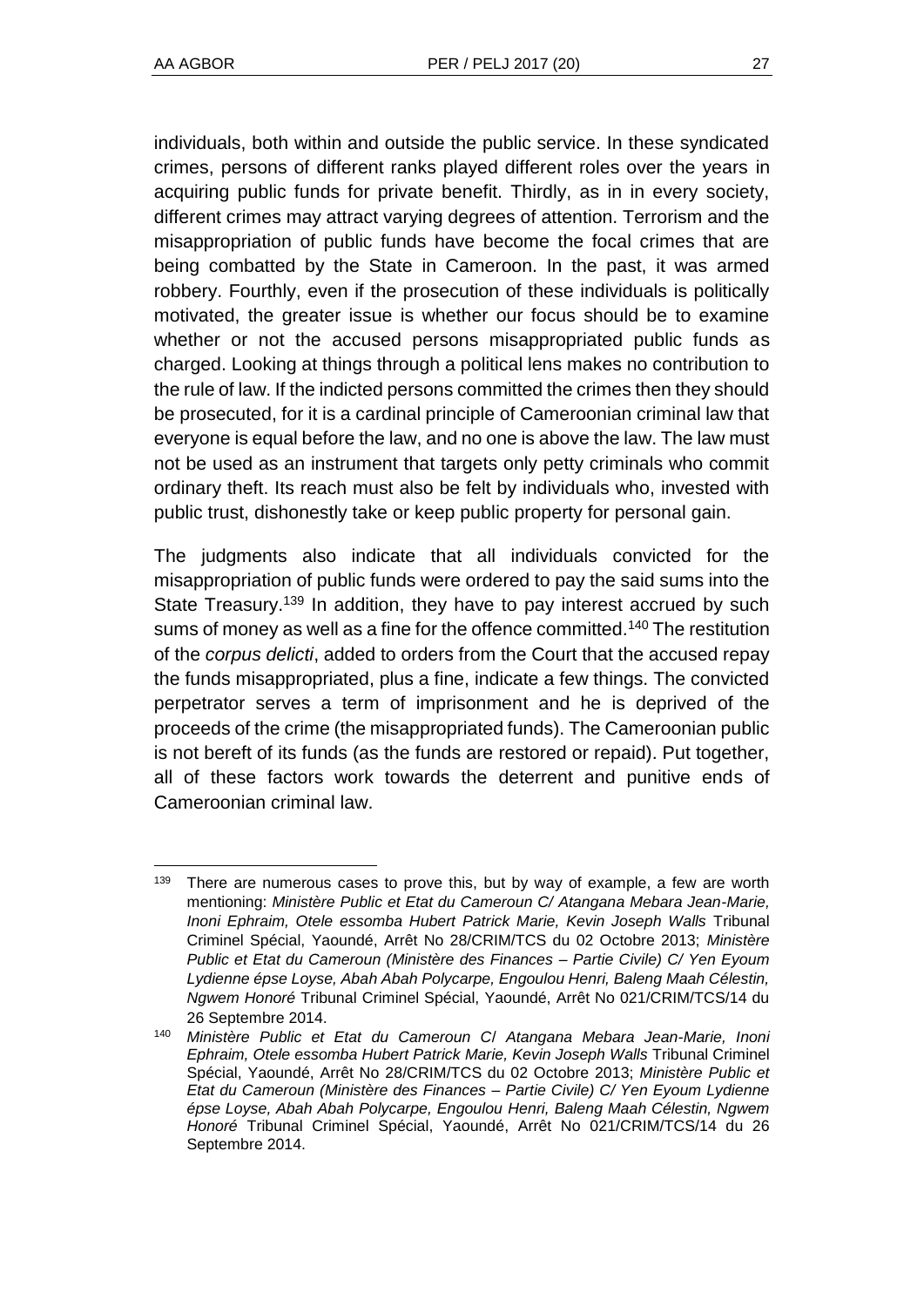## *5.3 Conclusion*

Even though this is not stated in the legislation, it is evident that the establishment of the SCC targeted the very senior public officials who embezzle public funds for their private gain. While corruption has plagued the development of the country, very little effort has been made to bring the perpetrators to account. As a result, corruption has grown into the fabric of Cameroonian society and can no longer be described as the invisible enemy of Cameroonians. Rather, it is the currency in which public service is conducted. The 1996 *Constitution* included a clause that called for the disclosure of assets by some individuals.<sup>141</sup> Subsequent legislation was passed to give effect to this law. Yet, the growing incidence of corruption in the country confirmed the view that anti-corruption laws and institutions are inadequate if the political will to implement them is lacking. However, with the introduction of the SCC, which has actually targeted top politicians including a former Premier and cabinet ministers, there is a strong sentiment across the nation that the government is now determined to put an end to the corruption committed by persons in power.

However, the battle against the misappropriation of public funds remains only one dimension of the effort to combat corruption in Cameroon. While this step is commendable, it is highly recommended that other forms of corrupt practices should be dealt with vigorously, particularly ethical violations, administrative malpractices such as the abuse of authority, and criminal matters. From the use of fraudulent qualifications to enter the public service, electoral fraud and bribery to the high levels of unprofessional conduct on the part of law enforcement officers - institutional mechanisms should be put in place to check such malpractices. It is important for the country to embark on a socially responsible and economically sound developmental agenda. Cameroon must be committed to combatting

l <sup>141</sup> See *Law No 003/2006 of 25 April 2006 Relating to the Declaration of Assets and Property*; art 66 of the 1996 *Constitution* stipulates as follows: "The President of the Republic, the Prime Minister, Members of Government and persons ranking as such, the President and Members of the Bureau of the National Assembly, the President and Members of the Bureau of the Senate, Members of Parliament, Senators, all holders of an elective office, Secretaries-General of Ministries and persons ranking as such, Directors of the Central Administration, General Managers of public and semipublic enterprises, Judicial and Legal Officers, administrative personnel in-charge of the tax base, collection and handling of public funds, all managers of public votes and property, shall declare their assets and property at the beginning and at the end of their tenure of office. The other categories of persons to whom the provisions of this article shall apply and the conditions of implementation thereof shall be determined by law."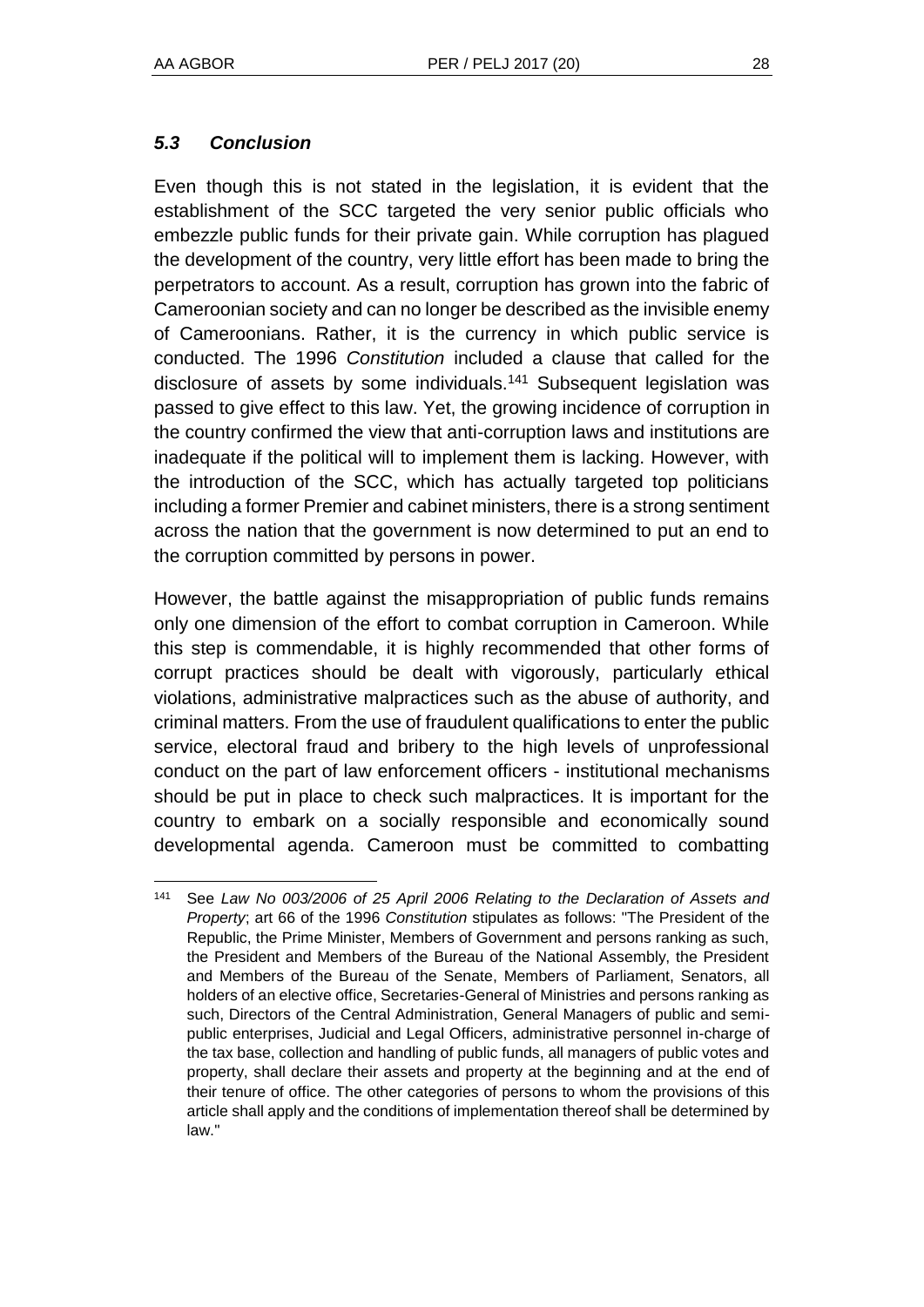corruption in all forms and at all levels, so that this invisible enemy of the Cameroonian people may be defeated. This will pave the way for socioeconomic development.

## **Bibliography**

## **Literature**

Fombad "Endemic Corruption in Cameroon"

Fombad CM "Endemic Corruption in Cameroon: Insights on Consequences and Control" in Hope KR and Chikulo BC (eds) *Corruption and Development in Africa: Lessons from Country Case-Studies* (Macmillan Basingstoke 2000) 234-260

Fombad "Dynamics of Record Breaking Corruption"

Fombad CM "The Dynamics of Record Breaking Corruption and Political Opportunism in Cameroon" in Mbaku JM and Takougang J (eds) *The Leadership Challenge in Africa: Cameroon under Paul Biya* (Africa World Press Trenton NJ 2003) 357-394

Kpundeh "Political Will in Fighting Corruption"

Kpundeh SJ "Political Will in Fighting Corruption" in United Nations Development Programme *Corruption and Integrity Improvement Initiatives in Developing Countries* (UNDP New York 1998) 91-110

## **Case law**

*Ministère Public et Etat du Cameroun C/ Atangana Mebara Jean-Marie, Inoni Ephraim, Otele Essomba Hubert Patrick Marie, Kevin Joseph Walls* Tribunal Criminel Spécial, Yaoundé, Arrêt No 28/CRIM/TCS du 02 Octobre 2013

*Ministère Public et Etat du Cameroun (Ministère de l'Education de Base – Partie civile) C/ Haman Adama née Halimatou Kangue Maonde, Baoro née Azo'o Nkoulou Christine, Malonga Isoa née Nnoukou Annick Joëlle, Willayi Richard, Zega Stanislas, Mvondo Nyina Barthelemy, Mbeng Boniface Blaise, Besong John Besong, Ntsama Zoa Pierre, Ngo Um Deborah Angèle, Fouda François, Matat Joseph, Mekougou Ondoa Joseph et Lebongo Blaise* Tribunal Criminel Spécial, Yaoundé, Arrêt No. 026/CRIM/TCS du 19 Septembre 2013

*Ministère Public et Etat du Cameroun (Ministère des Finances – Partie Civile) C/ Yen Eyoum Lydienne épse Loyse, Abah Abah Polycarpe,*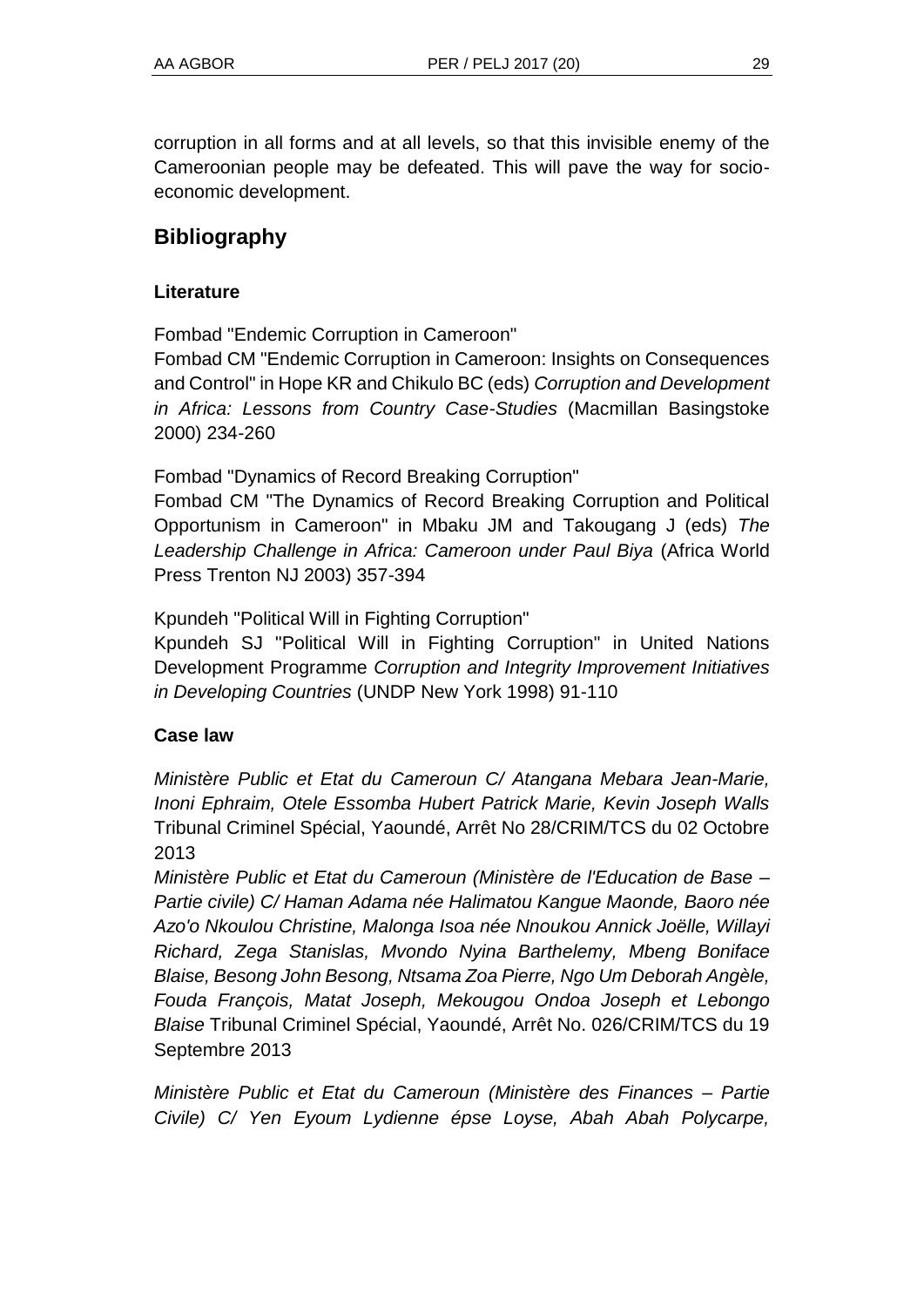*Engoulou Henri, Baleng Maah Célestin, Ngwem Honoré* Tribunal Criminel Spécial, Yaoundé, Arrêt No 021/CRIM/TCS/14 du 26 Septembre 2014 *Tanyi Schwartz, Egbe Samuel, Eyong Fidelis v The People* Court of Appeal, North West Province, Bamenda, Suit No BCA/3C/94

*The People of Cameroon v Check Emmanuel & Sofa Meji Stanislaus* High Court of Mezam Division, Bamenda, Suit No HCMB/75C/2015 *The People of Cameroon v Killi James & Mbanong Christian* High Court of Mezam Division, Bamenda, Suit No HCMB/24C/2014

## **Legislation**

*Law No 90-61 of 19 December 1990* 

- *Law No 003/2006 of 25 April 2006 Relating to the Declaration of Assets and Property*
- *Law No 2005/007 of 27 July 2005 (Criminal Procedure Code)*
- *Law No 2006/015 of 29 December 2006 (Law on Judicial Organisation)*

*Law No 2006/16 of 29 December 2006*

*Law No 2008/015 of 29 December 2008 (Law on the Organisation, Functioning and Competence of Military Tribunals)*

*Law No 2011/028 of 14 December 2011*

*Law No 2012/011 of 16 July 2012*

*Law No 65-LF-24 of 12th of November 1965 (Book I of the Penal Code)* 

*Law No 67-LF-1 of the 12th of June the 1967 (Book II of the Penal Code)*

*Presidential Decree No 2012/223 of 15 May 2012*

*Presidential Decree No 2013/131 of 03 May 2013*

*Presidential Decree No 2013/288 of 04 September 2013*

*The 1996 Constitution*

*The Penal Code*